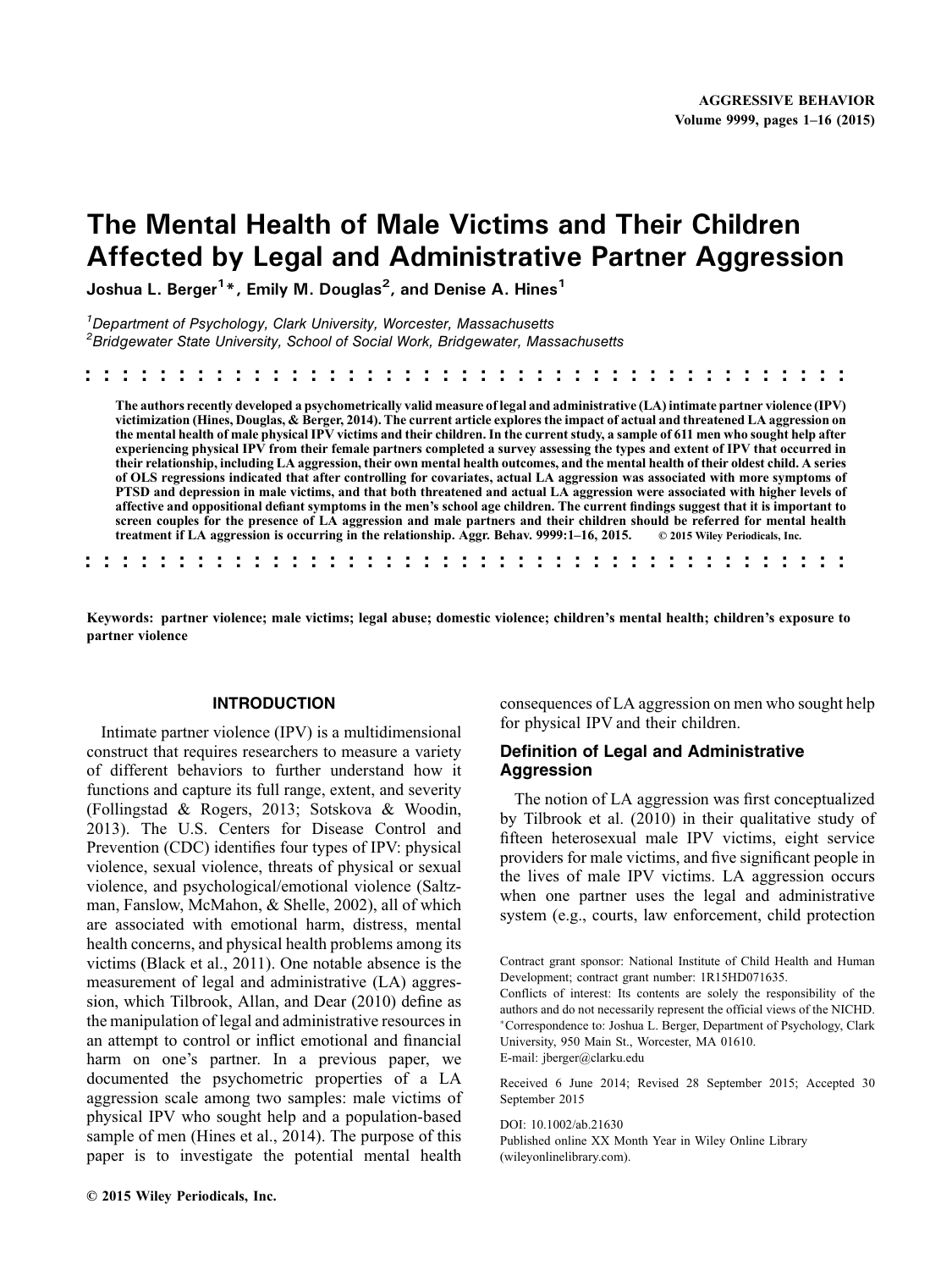services) either during or after the termination of a relationship in an abusive manner, and this can often involve false allegations against the victims. In our conceptualization and measurement of LA aggression, we measured both threats of aggression and actual aggression (Hines et al., 2014).

LA aggression can be perpetrated by men on female IPV victims as well (Hines et al., 2014; Miller & Smolter, 2011), and can involve frivolous lawsuits, false reports of child abuse, and other system-related legal manipulations. However, Tilbrook et al. (2010) suggested that this form of IPV may be more common among male than female IPV victims because the professional and legal systems responsible for intervening in cases of IPV often hold stereotypes that only men are capable of perpetrating serious IPV. This potential bias within the legal system and elsewhere coincides with the gender stereotype that men are predominately to blame for IPV which often results in outside parties failing to recognize when men are victims of IPV (Follingstad, Coyne, & Gambone, 2005; McHugh, Rakowski, & Swiderski, 2013). Furthermore, as a result of these societal misperceptions, male victims can be erroneously and unfairly blamed for IPV occurring in their relationship (Hamel, 2007). In addition, victim services are traditionally set up to assist women and not men (Douglas & Hines, 2011; Hines & Douglas, 2011a). Men's efforts to combat false allegations can become easily stifled due to these cultural biases, which in combination with gender stereotypes, can be used by women who perpetrate LA aggression on their male partners.

In an initial test of Tilbrook's hypothesis, Hines et al. (2014) found that within a population-based sample of men involved in heterosexual relationships, men sustained more instances of LA aggression than they perpetrated. Specifically, 12.9% of men reported that their partner threatened them with LA aggression, and 3.9% reported that their partner actually carried out a form of LA aggression against them. In contrast, 5.3% of the men reported that they threatened their partner with LA aggression, and 1.1% reported actually perpetrating at least one form of LA aggression against their partner. Although these gender differences could be due to the possibility that Hines et al. (2014) did not adequately measure the types of LA aggression that men use, these findings provide initial support for Tilbrook et al.'s (2010) hypothesis that men may be particularly vulnerable to sustaining LA aggression.

Tilbrook et al. (2010) discussed men who had been falsely accused of IPV, child maltreatment, and other crimes; these men spent substantial money, time, and other resources to prove their innocence in court and to address restraining orders that were based on false

reports. Similarly, Cook (2009) provided qualitative evidence that some male IPV victims unjustly lost their homes, possessions, and children because of false claims of abuse made by their female partners. Cook noted that the male IPV victims felt helpless in the face of a judicial system that they believed was stacked against them because of their gender. For example, the men believed that during child custody proceedings, physical custody of their children would be granted to their female partners, and that any contact granted to them to see their children would be blocked by their partners in a continued effort to abuse them and manipulate the legal system. They also feared being falsely accused of mistreating or abusing the children in their partners' efforts to block them from having access to their children, and in several cases, Cook found that this happened.

Hines, Brown, and Dunning (2007) examined the concerns of male helpseekers who called the Domestic Abuse Helpline for Men. Just under half of the male callers (the large majority of whom were in heterosexual relationships) reported that their partners engaged in LA aggression by requesting a restraining order under false pretenses or manipulating the court system to gain sole custody of the children. Similarly, in another study of heterosexual male helpseekers for IPV, when asked what prevents men from leaving an abusive female partner, one of the most commonly cited reasons was a fear that they would never see their children again (Hines & Douglas, 2010a). Men also reported instances of being the victims of LA aggression by their female partners who used threats to ruin their reputation in the community and at work, in addition to using threats of false allegations of physical/sexual abuse against them and/or their children as a means of manipulating their partner. In fact, two-thirds of the men reported that false accusations had been carried out against them (Hines & Douglas, 2010b).

We developed a scale to measure LA aggression, and in our initial psychometric evaluation, we found good construct validity and reliability for the victimization scale (Hines et al., 2014). We also found that among male physical IPV victims who had sought help, 91.4% reported that their partner threatened to carry out at least one form of LA aggression, and 78.9% reported that their partner actually carried out at least one form of LA aggression. These findings suggest that a large portion of male physical IPV victims sustain LA aggression. It is, therefore, important to study the potential mental health consequences of this form of IPV. The field seems to be moving toward a recognition that LA aggression is a form of IPV, but IPV scholars have not yet explored whether there is a relationship between LA aggression and the mental health status of individuals who are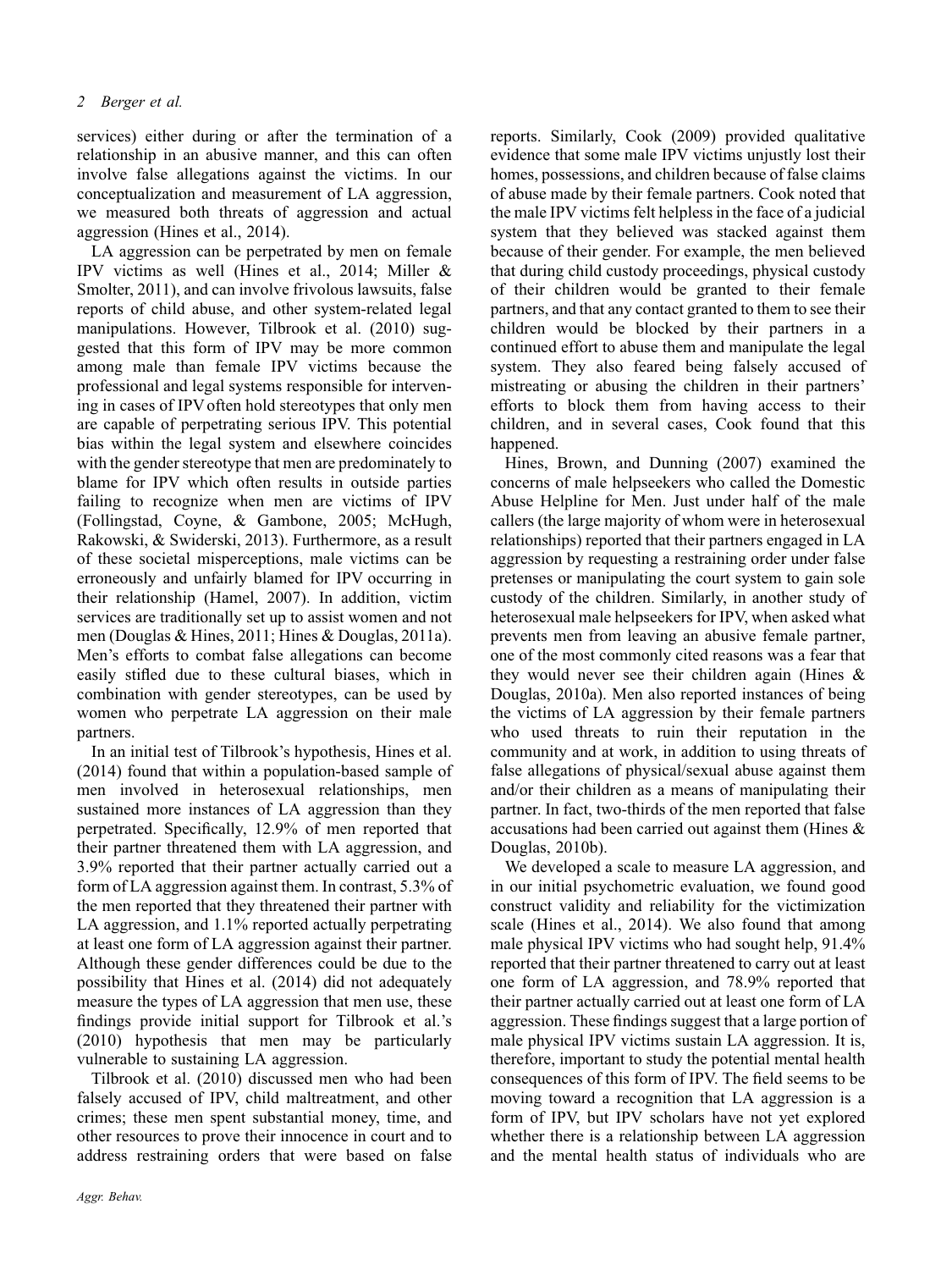targeted and their children. We address some of these gaps in the current paper.

# Partner Violence Victimization and Mental Health

Because there is no quantitative literature on the potential mental health consequences of LA aggression on victims and their children, we used the literature on other forms of IPV to guide our hypotheses for this paper. Most studies that evaluate potential mental health outcomes for men are community studies comparing men and women. Many use data from the National Violence Against Women Study, and show that for both women and men, IPV victimization is associated with depressive symptoms and chronic mental illness (Carbone-Lopez, Kruttschnitt, & MacMillan, 2006; Coker et al., 2002). Both men and women are affected by IPV victimization; after controlling for lifetime exposure to aggression, there are no gender differences in the influence of IPV on mental health outcomes (Pimlott-Kubiak & Cortina, 2003). Other research using community samples find that men who sustain IPVare at a greater risk of depressive symptoms (Chan, Straus, Brownridge, Tiwari, & Leung, 2008; Kaura & Lohman, 2007; Reid et al., 2008; Stets & Straus, 1990) and symptoms of PTSD (Hines, 2007). Finally, recent work focusing on male victims of more severe levels of IPV show that men who sustain severe IPV and seek help are at significantly higher risk for PTSD than men who sustain minor IPV or no IPV at all. Specifically, 2.1% of non-IPV-victims evidenced PTSD, 8.2% of minor IPV victims did, while 57.9% of severe IPV victims did (Hines & Douglas, 2011b). In the current study, we examine the associations between LA aggression victimization and mental health among a sample of male physical IPV victims who sought help in order to focus on this subset of the population.

Children of parents who engage in IPV also suffer from mental health problems (Sternberg, Baradaran, Abbott, Guterman, & Lamb, 2006) including externalizing (Kalil, Tolman, Rosen, & Gruber, 2003) and internalizing problems (Clements, Oxtoby, & Ogle, 2008; Heugten & Wilson, 2008). A study of children who were living in a shelter for battered women found 69% of the children met clinical cutoffs for mental health problems: 30% of the children met the clinical cut-off for both internalizing and externalizing problems, 21% met the cut-off for externalizing problems, and 18% met the cut-off for internalizing problems (Grych, Jouriles, Swank, McDonald, & Norwood, 2000). Others have found that children are more likely to exhibit externalizing problems. This was the case among children who lived in homes with police-reported IPV (Kernic et al., 2003; Spilsbury et al., 2008). Children and adolescents

living in homes where their mothers are abused often demonstrate patterns of aggression, hostility, anxiety, somatic complaints, social isolation, and suicidal ideation (see Jaffe & Sudermann, 1995). Overall, the literature shows that children who live in homes where there is IPV show both internalizing and externalizing behavior problems; however, no research has investigated the potential consequences of LA aggression. The current study addresses this gap using a sample of male IPV victims who sought help and their report of the mental health status of their children.

# The Current Study

The current study utilizes a new LA aggression scale (Hines et al., 2014) developed as an add-on to the Revised Conflict Tactics Scales (Straus, Hamby, Boney-McCoy, & Sugarman, 1996). We used this scale to investigate how LA aggression may be related to the mental health of male victims of IPV and their children. We predicted that female-to-male LA aggression would be related to poorer mental health for both the male victims and their children and that this would be the case for both threats of LA aggression and for actual LA aggression. We also investigated whether this association remained after controlling for demographic characteristics of the men and their children, other forms of IPV that may be occurring in the home, and other forms of life adversity and/or trauma that the male victims and/ or their children may have experienced.

# METHOD

# Participants and Procedure

We recruited a help-seeking sample of male physical IPV victims  $(n = 611)$ . To be eligible, the men had to speak English, live in the U.S., be between the ages of 18 and 59, and have been involved in an intimate relationship with a woman lasting at least one month in their lifetimes. In addition, the men had to have sustained a physical assault from their female partner at some point in their relationship, and they had to have sought help/assistance due to their partner's violence from at least one of the following sources: medical doctor or dentist, domestic violence agency, domestic violence hotline, the internet, a lawyer, the police, a clergy member, a family member, a friend, or a mental health therapist.

To recruit our sample, we posted advertisements on our study's webpage and Facebook page, and we posted ads on webpages and Facebook pages of agencies that specialize in male victims of IPV, the physical and mental health of all men and those specializing in minority men, fathers' issues, and divorced men's issues. We also sent announcements to a database of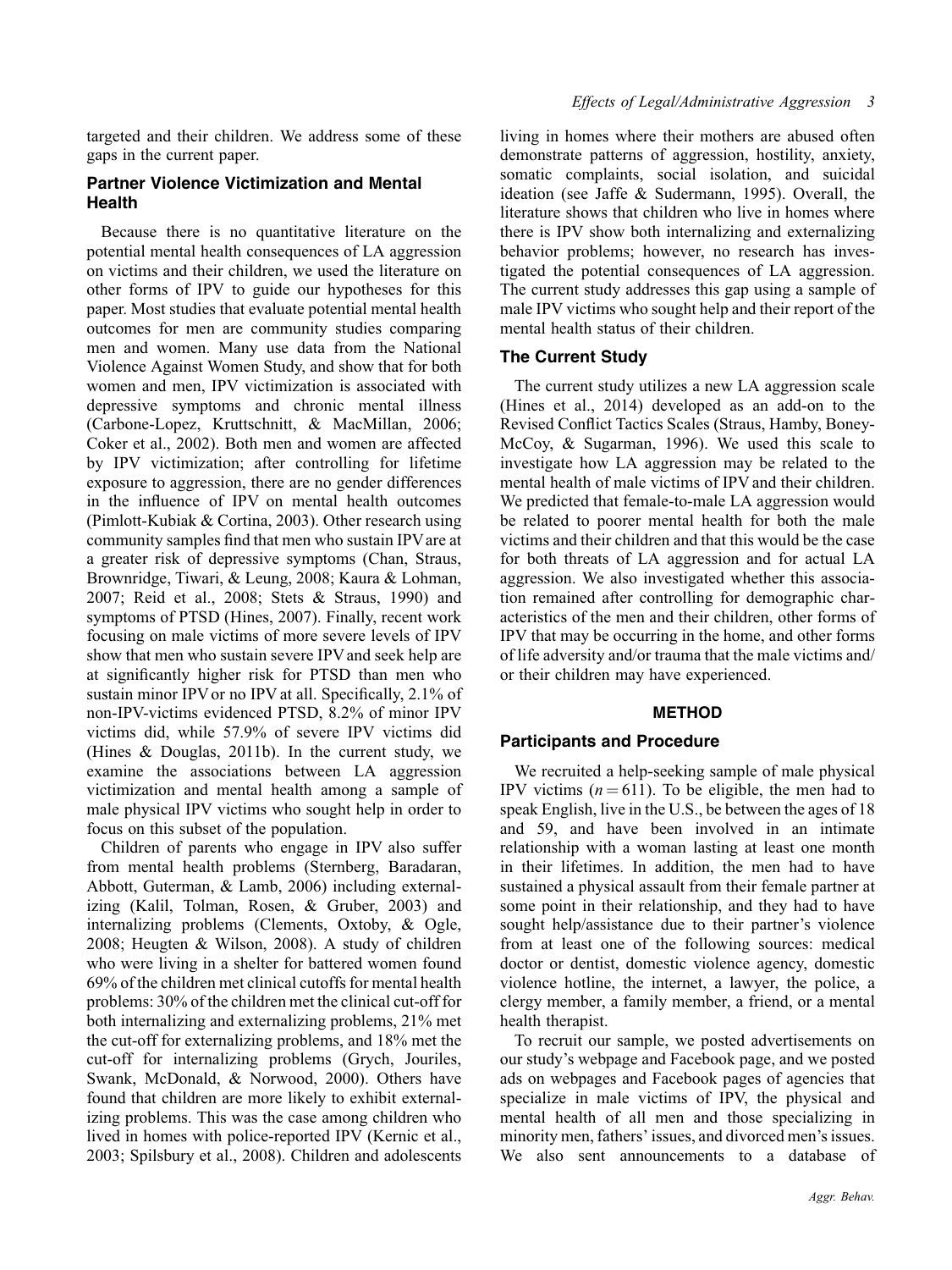researchers, practitioners, and other interested parties who signed up to be on an e-mailing list through our website which focuses on male victims of IPV; it has been in existence since 2008. The advertisement stated that we were conducting "a study on men who experienced aggression from their girlfriends, wives, or female partners." The ad then provided a link to the anonymous online questionnaire. After providing consent, the next two pages of the survey contained questions to assess for the above screening criteria. Men who were eligible were allowed to continue the survey. Men who did not meet the eligibility requirements were thanked for their time and were redirected to an "exit page" of the survey. Demographics of the men and their eldest child are displayed in Table I. The eldest minor children ranged in age from infancy (0–6 months) to 17 years.

The methods for this study were approved by the boards of ethics at the participating institutions. All participants were informed of their rights as study participants, and participated anonymously. At the completion of the survey, participants were given information about seeking help for IPV victimization or psychological distress, and on how to delete the history on their Internet web browser.

# Measures

Participants were given questionnaires assessing demographics, victimization and perpetration of IPV in their relationship, their mental and physical health, and various risk factors for IPV. Men who had children  $(n = 408; 66.8\%)$  were asked to report information about their eldest child in terms of their child's mental health and other risk factors. Only the questionnaires used in the current analyses are described here.

Demographic information. Men were asked basic demographic information about both themselves and their partners, including age, race/ethnicity, personal income, and education. Men were also asked about the current status of their relationship, the length of their relationship with their partners, how long ago the relationship ended (if applicable), and how many minor children they parented with their abusive partner, if any. We asked the men to report on the eldest minor child in the relationship including the age, gender, the nature of his relationship with the child (e.g., adopted, biological), and where the child lived.

Revised conflict tactics scales (CTS2). The CTS2 (Straus et al., 1996) was used to measure the extent to which the men in the study perpetrated and sustained psychological, physical, and sexual aggression, and injuries in their relationships. The items used for this study included four items assessing minor psychological aggression (e.g., swearing at partner, stomping out of the room during disagreement), four items assessing severe psychological aggression (e.g., threatening to hit or throw something at partner, calling partner fat or ugly), 12 items assessing physical aggression (e.g., slapping, beating up), six items assessing injuries (e.g., having a small cut or bruise, broken bone), and six items assessing sexual aggression (e.g., insisting on, threatening, or using force to have sex when the partner did not want to).

Similar to previous studies on male victims (e.g., Hines & Douglas, 2010a,b, 2011b), we added nine items from the Psychological Maltreatment of Women Inventory (Tolman, 1995) to the CTS2 which focused on acts of controlling behavior. A prior factor analysis (Hines & Douglas, 2010a) showed that these items represented a unique factor that was distinct from both the minor and severe psychological aggression items of the CTS2.

Participants responded to items depicting each of the conflict tactics by indicating the number of times these tactics were used by the participant and his partner. Participants indicated on a scale from 0 to 7 how many times they used and sustained each of the acts,  $0 =$  never;  $1 = 1$  time in previous year;  $2 = 2$  times in previous year;  $3 = 3-5$  times in previous year;  $4 = 6-10$  times in previous year;  $5 = 11-20$  times in previous year;  $6 =$  more than 20 times in previous year;  $7 =$  did not happen in the previous year, but has happened in the past.

In the current study, we coded each subscale on the CTS2 (i.e., perpetration and victimization of each type of aggression) in two different ways:

- 1. Whether any of the types of aggression ever happened (dichotomous yes/no variable).
- 2. The number of different acts of each type of aggression that ever happened (e.g., there were a total of 12 items of physical aggression, so participants could be victimized by up to 12 types of physical aggression). This method of scoring is recommended by Moffitt et al. (1997), who showed that it provided a reliable and valid assessment of the severity and frequency of the various forms of IPV, without violating statistical assumptions.

The CTS2 has been shown to have good construct and discriminant validity and good reliability, with internal consistency coefficients ranging from  $\alpha = .79$  to  $\alpha = .95$ (Straus et al., 1996). In the current study, the internal consistency of the scales ranged from  $\alpha = .69$  (perpetration of severe psychological aggression) to  $\alpha = .94$ (victimization from physical aggression). The percentages of men who were victimized or perpetrated each of the forms of aggression measured by this scale are presented in Table I.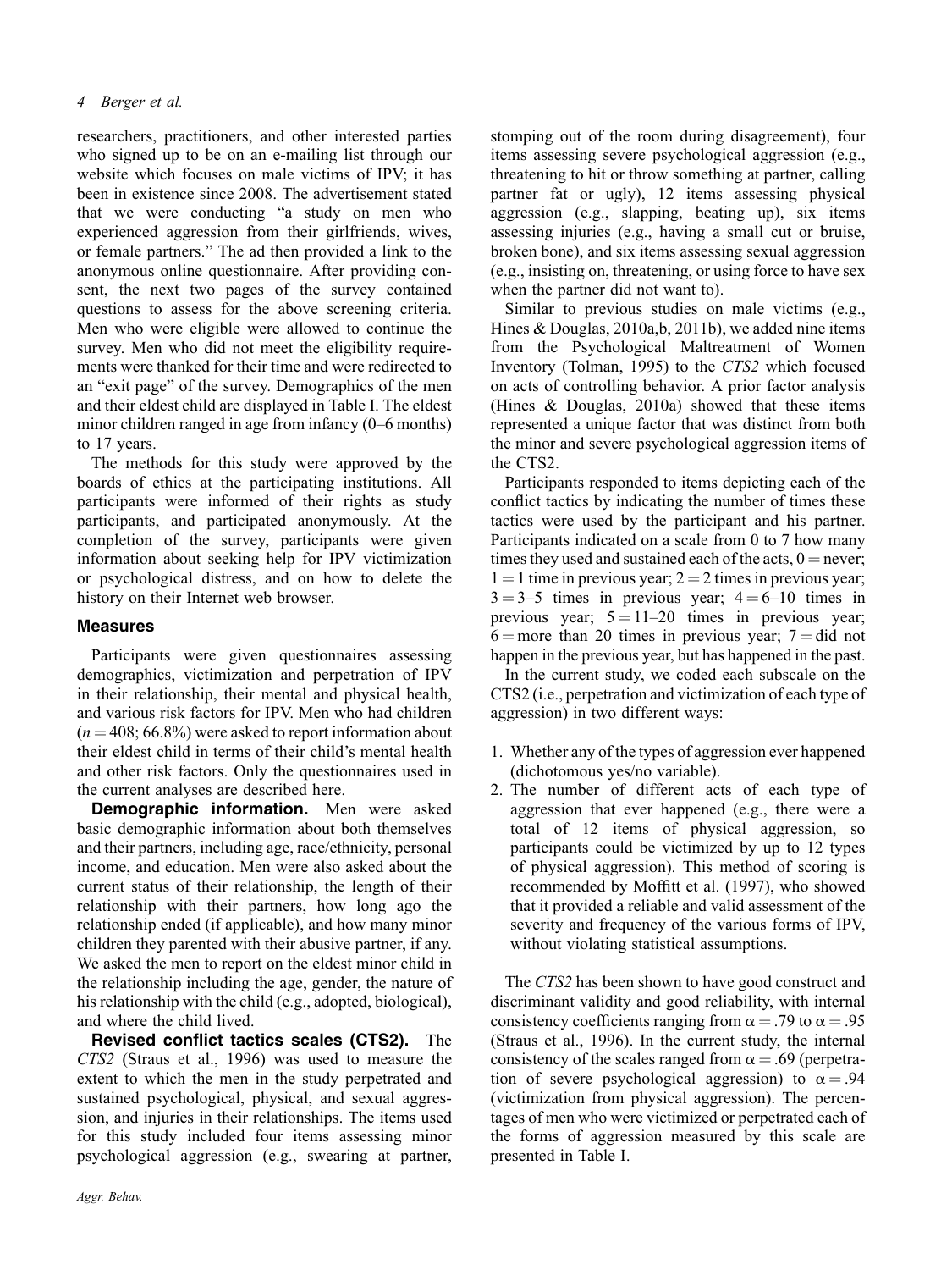TABLE I. Demographic Information of the Male Helpseekers and Their Children  $(n = 611)$ 

|                                                           | $%$ or $M(SD)$ |
|-----------------------------------------------------------|----------------|
| Male participant demographics                             |                |
| Age                                                       | 43.89 (9.18)   |
| White                                                     | 75.5%          |
| <b>Black</b>                                              | 4.1%           |
| Hispanic/Latino                                           | 4.9%           |
| Asian                                                     | 4.3%           |
| Native American                                           | 2.9%           |
| Middle Eastern                                            | 1.1%           |
| Income (in thousands)                                     | 52.7 (27.7)    |
| Educational status <sup>a</sup>                           | 4.71 (1.63)    |
| Relationship demographics                                 |                |
| Currently in a relationship                               | 26.3%          |
| Relationship length (months)                              | 112.33 (87.62) |
| Time since relationship ended (in months)                 | 45.17 (54.33)  |
| Minors involved in the relationship                       | 67.7%          |
| # of minors involved in relationship                      | 1.12(1.03)     |
| Victimization from CTS2 scales (% ever)                   |                |
| Threatened LA aggression                                  | 91.4%          |
| Actual LA aggression                                      | 78.9%          |
| Minor psychological aggression                            | 100%           |
| Severe psychological aggression                           | 95.8%          |
| Controlling behaviors                                     | 94.3%          |
| Physical aggression                                       | 100%           |
| Sexual aggression                                         | 48.1%          |
| Injuries                                                  | 72.3%          |
| Perpetration of CTS2 scales (% ever)                      |                |
| Threatened LA aggression                                  | 11.2%          |
| Actual LA aggression                                      | 9.7%           |
| Minor psychological aggression                            | 89.4%          |
| Severe psychological aggression                           | 34.5%          |
| Controlling behaviors                                     | 38.3%          |
| Physical aggression                                       | 46.1%          |
| Sexual aggression                                         | 14.6%          |
| Injuries                                                  | 21.1%          |
| Eldest child demographics $(n = 405)$                     |                |
| Age                                                       | 9.90 (4.92)    |
| Male                                                      | 50.0%          |
| Female                                                    | 50.0%          |
| Eldest child—living situation $(n = 405)$                 |                |
| Primarily live with the male helpseeker                   | 29.5%          |
| Primarily live in another residence elsewhere             | 53.1%          |
| Split time about equally between male helpseeker          | 17.4%          |
| and someone else                                          |                |
| Male helpseekers relationship to eldest child $(n = 405)$ |                |
| Biological child of helpseeker                            | 92.9%          |
| Biological child of partner                               | 44.6%          |
| Adopted by male helpseeker                                | 1.5%           |
| Adopted by partner                                        | 0.5%           |

 $a^2$ Educational Status: 1 = less than high school, 2 = high school graduate or GED,  $3 =$ some college/trade school,  $4 =$ two-year college graduate,  $5 =$  four-year college graduate,  $6 =$  at least some graduate school.

Legal and administrative aggression scale. The LA Aggression scale (Hines et al., 2014) was divided into two components: (1) A 6-item scale that was an add-on to the CTS2, and (2) a 6-item scale comprised of yes/no questions. The first component contained six items asking participants how often they and their partners threatened to engage in various types of LA aggressive acts. These acts are aggressive, but to differentiate them from the second component of the scale, we refer to this component as the "threatened LA aggression" subscale. Using the same scale as the CTS2, participants indicated how often they and their partner threatened each of the following acts: make false accusations to authorities that the partner physically or sexually abused the other, make false accusations to authorities that the partner physically or sexually abused the children, leave and take the kids away, leave and take all the money and possessions, ruin the partner's reputation at work, and ruin the partner's reputation in the community. This scale was scored in the same manner as the other scales of the CTS2 (see above).

We refer to the second component of this scale as the "actual LA aggression" subscale. These yes/no questions were asked after the "threatened" items, and assessed whether the participant and/or his partner actually engaged in any of the six acts outlined above. The scale was scored by counting the number of "actual" acts of legal and administrative aggression the participant and his partner engaged in, and indicating whether the participant and/or his partner engaged in any of the six acts listed  $(1 = yes, 0 = no)$ .

This scale was shown to be valid and reliable for measuring LA aggression victimization among the current sample of men who sought help for IPV in their relationship with adequate internal consistency of  $\alpha = .89$  for the threatened LA aggression and  $\alpha = .75$ for the actual LA aggression scale. The internal consistency in the current sample was lower for the perpetration scale:  $\alpha = .47$  for threatened LA aggression and  $\alpha = .44$  for actual LA aggression, which could be due to constrained variance and low base-rate for all of the items assessed. Rates of LA aggression victimization and perpetration in this sample can be found in Table I. In the current study, only the victimization scales for threatened and actual LA aggression, both of which demonstrated good reliability and validity, were used in the analyses to determine the potential impact of this behavior on male victims and their children.

Posttraumatic stress disorder. The PTSD Checklist (PCL;Weathers, Litz, Herman, Huska, & Keane, 1993) is a 16-item, self-administered instrument for assessing the severity of PTSD symptomatology. Items cover three symptom clusters: re-experiencing, numbing/avoidance, and hyperarousal. Participants indicate on a 5-point scale (1 = not at all,  $5 =$  extremely) the extent to which they were bothered by each symptom in the previous month. The PCL has been used to evaluate PTSD symptomatology in a variety of populations, including female sexual assault victims,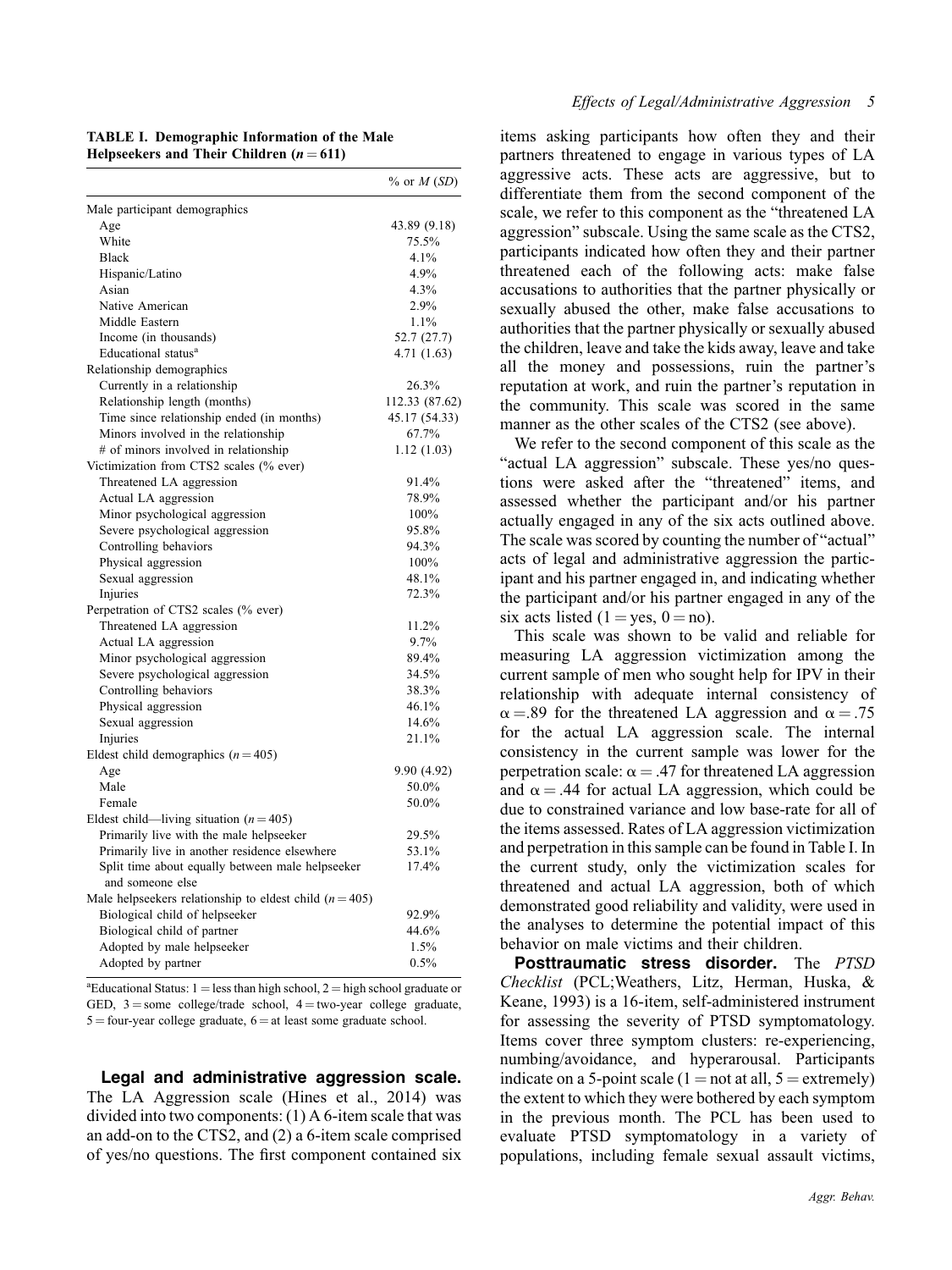(Blanchard, Jones-Alexander, Buckley, & Forneris, 1996) and male victims of IPV (Hines & Douglas, 2011b). The PCL has demonstrated excellent internal consistency, with alpha coefficients above .90 (Blanchard et al., 1996; Lang, Laffaye, Satz, Dresselhaus, & Stein, 2003; Weathers, Litz, Herman, Huska, & Keane, 1993) and test-retest reliability of .96 (Weathers et al., 1993). The measure has also shown strong convergent and divergent validity (Blanchard et al., 1996; Ruggiero, DelBen, Scotti, & Rabalais, 2003). Cronbach's alpha for the current sample was high ( $\alpha = .97$ ).

**Depression.** Depression was measured with the Center for Epidemiologic Studies Depression Scale (CES-D). The CES-D is a 20-item self-report scale designed to measure depressive symptoms in the general population and has been used widely in epidemiological research. The scale has demonstrated good internal consistency both in the general population (approximately .85) and amongst a clinical population (approximately .90), and good discriminant validity between psychiatric patients and nonclinical cases (Radloff, 1977). Items pertain to depressed mood, feelings of guilt and worthlessness, feelings of hopelessness, loss of energy, and sleep and appetite problems. A four point Likert scale assesses the prevalence of these symptoms over the past week, 0 (rarely or none of the time) to 3 (most or all of the time). Cronbach's alpha for the current sample was high ( $\alpha = .95$ ).

Child maltreatment experiences. Childhood maltreatment experiences were assessed using four items from Sexual Abuse History (SAH) and Violence Socialization (VS) scales of the Personal and Relationships Profile (PRP; Straus et al., 1996). These same 4 questions in previous studies of male IPV victims showed excellent psychometric properties (Hines & Douglas, 2011b). According to Straus and Mouradian (1999), both scales have adequate validity and demonstrate good internal consistency with alphas of  $\alpha = .73$ (VS scale) and  $\alpha = .76$  (SAH scale). Childhood neglect was measured using six items from the Multidimensional Neglectful Behavior Scale (Kantor et al., 2004), each of which measures a different dimension of childhood neglect (e.g., physical neglect, medical neglect, emotional neglect). Since these dimensions are not necessarily related, an alpha reliability statistic is not appropriate to calculate. However, the items do show face and predictive validity. For all child maltreatment items, participants were asked the extent to which they agreed (1-strongly disagree,  $4 =$ strongly agree) with statements concerning their childhood experiences.

Previous trauma exposure. Previous exposure to trauma was assessed with the Traumatic Events Questionnaire (Vran & Lauterbach, 1994). The TEQ assesses 7 specific traumatic events, including violent

crime victimization, combat, and natural disasters. We eliminated the item assessing adult abusive relationships, and scored the scale by adding together the number of items endorsed. The TEQ has demonstrated excellent test-retest reliability and validity (Lauterbach & Vran, 1996; Vran & Lauterbach, 1994). Cronbach's alpha was adequate in the current study ( $\alpha = .71$ ).

Child behavior checklist (CBCL). To assess the mental health of children, the male participants completed the CBCL for their eldest minor child, which is a method used in other research investigating children in IPV families (Hines & Douglas, 2010a; Lang & Stover, 2008) and on research concerning fathers and their children (Douglas, 2003). The eldest child is the child most likely to have been exposed to IPV in the home. The CBCL (Achenbach, 1991; Achenbach & Rescorla, 2001) is the most widely used measure to assess the mental health of children (De Groot, Koot, & Verhulst, 1994; Konold, Walthall, & Pianta, 2004). It has demonstrated excellent reliability and validity (Achenbach & Rescorla, 2001a,b). The 2001 revision we used includes DSM IV-oriented scales which have demonstrated strong reliability and convergent and discriminative validity (Nakamura, Ebesutani, Bernstein, & Chorpita, 2009).

Two versions of the parent report were employed: (1) the CBCL/1 $\frac{1}{2}$ –5 is a 99-item measure for parents of children ages  $1\frac{1}{2}$ –5 years of age; there are 5 DSM IVoriented scales: affective problems, anxiety problems, pervasive developmental problems, attention deficit/ hyperactivity problems, & oppositional defiant problems; and (2) the CBCL/6-18 is a 118-item measure for parents of children ages 6–18 and includes 6 DSM IVoriented scales: affective problems; anxiety problems; somatic problems; attention deficit/hyperactivity problems; oppositional defiant problems; and conduct problems. Research on the ability of these scales to accurately identify DSM diagnoses shows moderate predictive ability for anxiety disorders and strong predictive ability for depressive disorders (Ferdinand, 2008). For each item, the men rated on a 3-point scale how true each statement was for his oldest child:  $0 = not$ true (as far as you know);  $1 =$  somewhat/sometimes true;  $2 =$  very or often true. In the current study, the internal consistency of the scales ranged from  $\alpha = .80$  (Anxiety Problems) to  $\alpha = .92$  (Conduct Problems) for the schoolage children, and from  $\alpha = .72$  (ADHD Problems) to  $\alpha = .84$  (Pervasive Developmental Problems) for the preschool children.

Things I have seen and heard (TIHSH). To assess the eldest minor children's exposure to other forms of violence or adversity outside their home, we used the parent version of TIHSH (Richters & Martinez, 1993). This 20-item tool measures events to which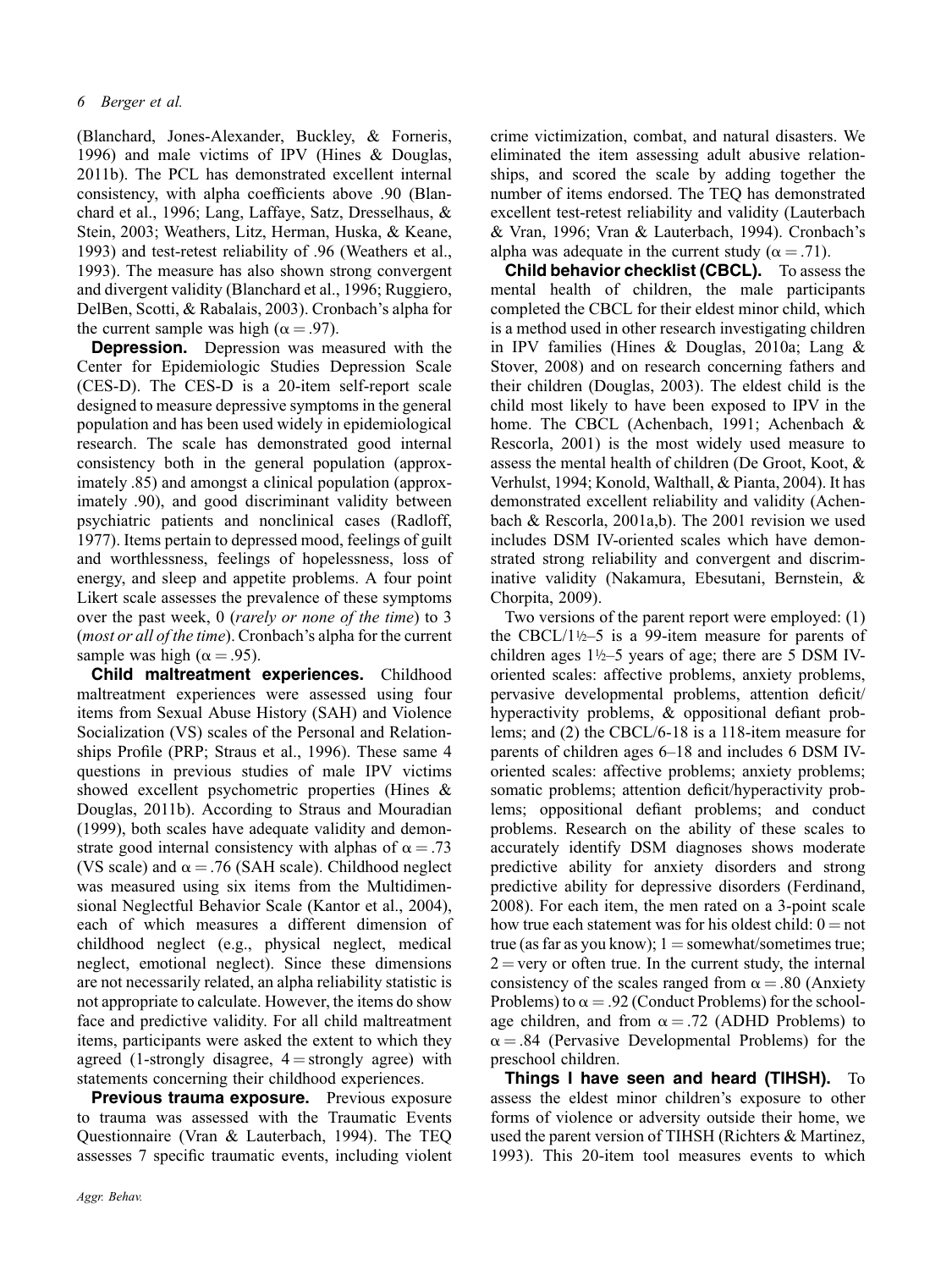children might have been exposed, such as hearing gun shots or witnessing an arrest, on a scale of 0–4  $(0 =$  never,  $4 =$  many times); we summed the items to capture children's exposure to other adverse events in their lives. TIHSH has demonstrated very good internal consistency across cultures (Richters & Martinez, 1993) and the parent version has been successfully used before in research on child witnesses of IPV (Spilsbury et al., 2008). For all items, we specified that the event had to have occurred outside of witnessing any violence between the male help-seeker and his female partner. Cronbach's alpha for the current sample was adequate  $(\alpha = .77)$ .

### RESULTS

We first examined the missing data patterns. Less than 5% of the data was missing for all the variables included in the present analysis. For the threatened LA aggression items, missing values were replaced according to the instructions for scoring the CTS2. Because the actual LA aggression items were dichotomous yes/no questions, missing values could not be replaced. Nonetheless, less than 5% of these items had missing values.

# Associations Between Men's Mental Health and LA Aggression

Bivariate correlations were calculated to assess the relationship between the mental health variables (i.e., PTSD and depression symptoms) and LA aggression (Table II). For each LA aggression scale (i.e., threatened and actual), we used the total number of types of LA aggression ever sustained by the male partner (range  $= 0$ –6 for both scales). Both actual and threatened LA aggression were significantly correlated with PTSD and depression symptoms in male victims.

Hierarchical linear regression models were then used to investigate whether the association between LA aggression and mental health remained after controlling for other potential confounds. In separate models, actual and threatened LA aggression were used as the predictor variables and the mental health variables (PTSD and depression symptoms) were used as the outcome variables. Covariates in all models were added in steps. Step 1 controlled for the number of months since the end of the abusive relationship. Step 2 included traumatic/ adverse experiences that were distal to the abusive relationship: number of past traumatic experiences (i.e., TEQ total), history of childhood sexual abuse, history of childhood violence exposure, and history of childhood neglect. Step 3 included traumatic/adverse experiences that were proximal to the abusive relationship: the total amount of other IPV occurring in the relationship. Specifically, the IPV covariates consisted of the number of types of each form of IPV (i.e., severe psychological aggression, controlling behavior, physical aggression, and sexual aggression) ever sustained by the male helpseeker. Step 4 included the number of types of LA aggression experienced (threatened and actual were assessed in separate models). At this step, changes in  $R^2$ were evaluated to investigate whether this form of IPV victimization significantly predicted the male victims' mental health after controlling for other forms of IPVand trauma. Results of these analyses are shown in Table III.

In the final step of the hierarchical regression model, threatened LA aggression did not significantly improve the prediction models for either depression or PTSD after controlling for the other covariates. However, actual LA aggression did significantly improve the models for both PTSD and depression in the final step after controlling for the other covariates (see Table III).

In examining the potential impact of actual LA aggression on depressive symptoms, the final model that included all four steps of the hierarchical model significantly predicted depressive symptoms, F  $(10,554) = 1.15$ ,  $P < .001$ , Adjusted  $R^2 = .189$ . Actual LA aggression was added as a predictor in the final step of this model, and significantly improved the model after controlling for the other covariates,  $\Delta F (1,554) = 6.21$ ,  $P = .013$ ,  $\Delta R^2 = .009$ . Actual LA aggression was a significant unique predictor and accounted for 0.9% of the variance after controlling for the other covariates. All other forms of IPV victimization as a whole accounted for 8.4% of the variance in depressive symptoms.

In examining the potential impact of actual LA aggression on PTSD symptoms, the overall model that included all four steps of the hierarchical regression model significantly predicted PTSD symptoms, F  $(10,554) = 18.20, P < .001,$  Adjusted  $R^2 = .234$ . Actual LA aggression was added as a predictor in the final step of this model, and significantly improved the model after controlling for the other covariates,  $\Delta F (1,554) = 9.00$ ,  $P = .003$ ,  $\Delta R^2 = .012$ . Actual LA aggression uniquely contributed to PTSD symptoms and accounted for an additional 1.2% of the variance. The other forms of IPV victimization as a whole, however, accounted for 15.2% of the variance in PTSD symptoms.

## Associations Between Children's Mental Health Status and LA Aggression

Bivariate correlations were used to assess the relationship between the DSM mental health symptoms and LA aggression variables (see Table II). These initial correlations were carried out for pre-school  $(1\frac{1}{2} - 5$  years of age) and school age (6–18) children separately because the CBCL has two separate versions based on these two age groups. Neither actual nor threatened LA aggression were significantly correlated with any of the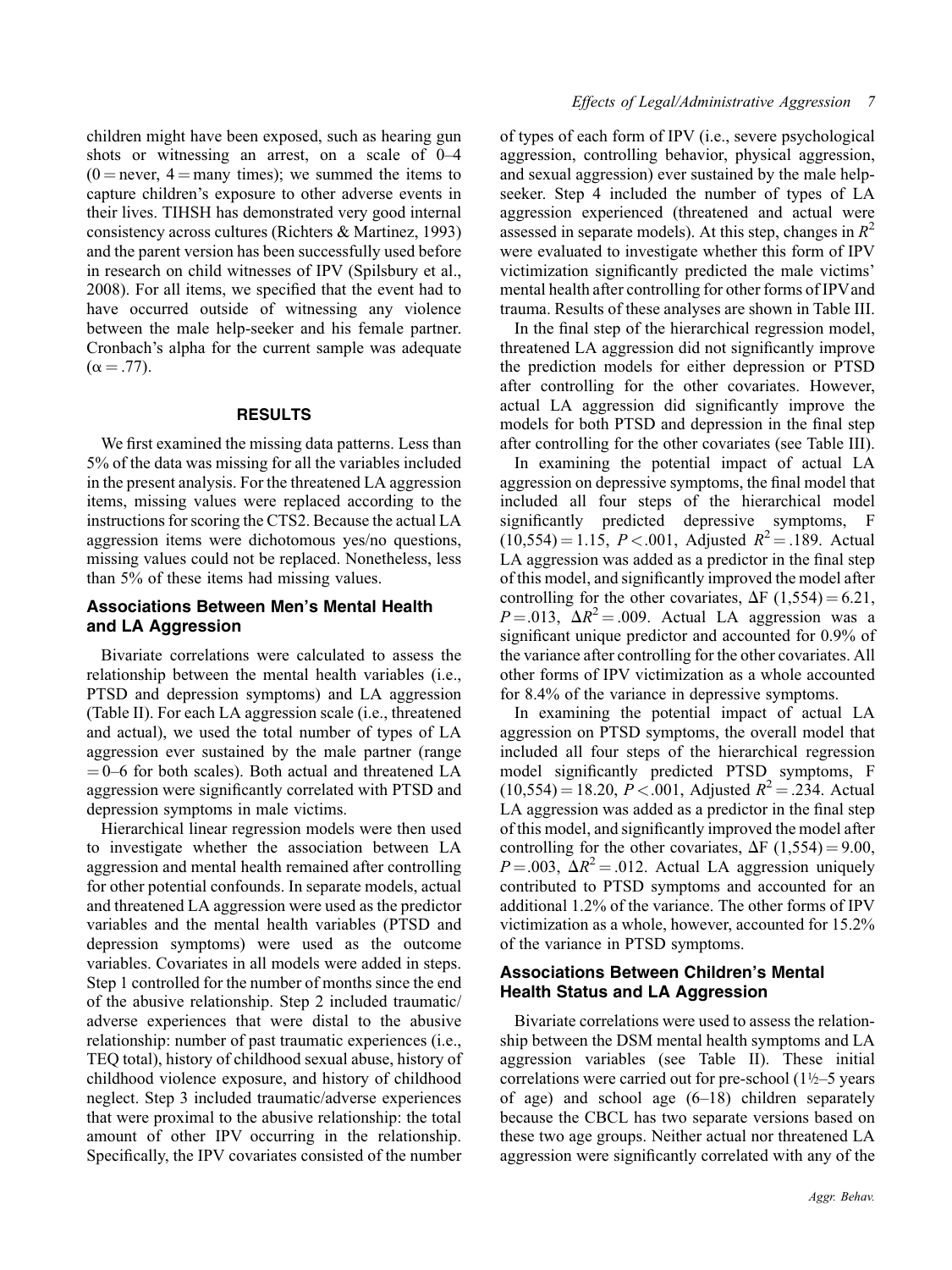#### 8 Berger et al.

|  | TABLE II. Intercorrelations for LA Aggression and Mental Health of the Male IPV Victims and Their Children |  |  |  |  |  |  |  |  |  |  |  |  |
|--|------------------------------------------------------------------------------------------------------------|--|--|--|--|--|--|--|--|--|--|--|--|
|--|------------------------------------------------------------------------------------------------------------|--|--|--|--|--|--|--|--|--|--|--|--|

| Mental Health Problem                     | Number of Types of<br>Actual LA Aggression | Number of Types of Threatened<br>LA Aggression |
|-------------------------------------------|--------------------------------------------|------------------------------------------------|
|                                           |                                            |                                                |
| Male helpseekers $(n=611)$                |                                            |                                                |
| PTSD symptoms (PCL)                       | $0.18***$                                  | $0.19***$                                      |
| Depression symptoms (CES-D)               | $0.13***$                                  | $0.12***$                                      |
| Preschool children $(n=81)$               |                                            |                                                |
| ADHD symptoms                             | 0.14                                       | 0.12                                           |
| Affective symptoms                        | 0.14                                       | 0.13                                           |
| Anxiety symptoms                          | 0.19                                       | 0.13                                           |
| Oppositional defiant symptoms             | $-0.02$                                    | 0.18                                           |
| Pervasive developmental disorder symptoms | 0.13                                       | 0.07                                           |
| School-age children $(n=298)$             |                                            |                                                |
| ADHD symptoms                             | 0.08                                       | 0.09                                           |
| Affective symptoms                        | $0.20**$                                   | $0.23***$                                      |
| Anxiety symptoms                          | $0.16**$                                   | $0.13*$                                        |
| Conduct symptoms                          | $0.20***$                                  | $0.21***$                                      |
| Oppositional defiant                      | $0.20**$                                   | $0.21***$                                      |
| Somatic symptoms                          | $0.14*$                                    | $0.17**$                                       |

 ${}^*P < .05;$   ${}^*{}^*P < .01;$   ${}^*{}^*{}^*P < .001.$ 

DSM outcome measures for pre-school children. However, both actual and threatened LA aggression were significantly correlated with affective, anxiety, conduct, oppositional defiant, and somatic problems in school-aged children.

Hierarchical linear regression models were used to investigate the associations between both threatened and actual LA aggression and school-age children's mental health symptoms. Covariates in these models were added in steps, and because of potential power issues, only those covariates that correlated with the outcome variable were entered into the model (bivariate correlations not shown but are available upon request). Step 1 included demographics of the children: age, gender, and time since the abusive relationship of their parents ended (in months). Step 2 included adversity they experienced that was distal to their home life, specifically their scores on the TIHSH scale. Step 3 included the adversity they experienced that was proximal to their home life, specifically other forms of IPV taking place within the parent's relationship (physical IPV, severe psychological IPV, controlling behaviors, and sexual aggression). The IPV covariates consisted of the number of types of each form of IPV ever sustained or perpetrated by the male participant (e. g., number of physical violence types ever sustained on a scale from 0-12 plus number of physical violence types ever perpetrated on a scale from 0-12). The final step consisted of the number of types of LA aggression their father reported experiencing (threatened and actual LA aggression were assessed in separate models). At this step, changes in  $\mathbb{R}^2$  were evaluated to investigate whether this form of IPV victimization significantly

predicted the children's mental health after controlling for other forms of adversity. Results of these analyses are shown in Table IV.

Neither threatened nor actual LA aggression were significant unique predictors of anxiety, conduct, or somatic problems in school-age children after controlling for the other covariates. However, both actual and threatened LA aggression were significant unique predictors of affective and oppositional defiant problems in school age children after controlling for the other covariates (see Table IV).

In examining the potential impact of threatened LA aggression on affective problems, the overall model that included all four steps of the hierarchical regression model significantly predicted level of affective problems,  $F(7,278) = 9.24$ ,  $P < .001$ , Adjusted  $R^2 = .168$ . Threatened LA aggression was added as a predictor in the final step of this model, and significantly improved the model after controlling for the other covariates,  $\Delta F$  $(1,278) = 6.57$ ,  $P = .011$ ,  $\Delta R^2 = .019$ . Thus, threatened LA aggression victimization of the male help-seeker accounted for 1.9% of the variance in the oldest child's affective symptoms. The step of the model that accounted for the most variance in affective problems was adversity experienced by the child distal to the home environment as measured by the TIHHS, which accounted for 7.1% of the variance in the oldest child's affective symptoms.

Examining the potential impact of actual LA aggression on affective problems, the overall model that included all four steps of the hierarchical regression model significantly predicted affective problems, F  $(7,280) = 8.74, P < .001,$  Adjusted  $R<sup>2</sup> = .159$ . Actual LA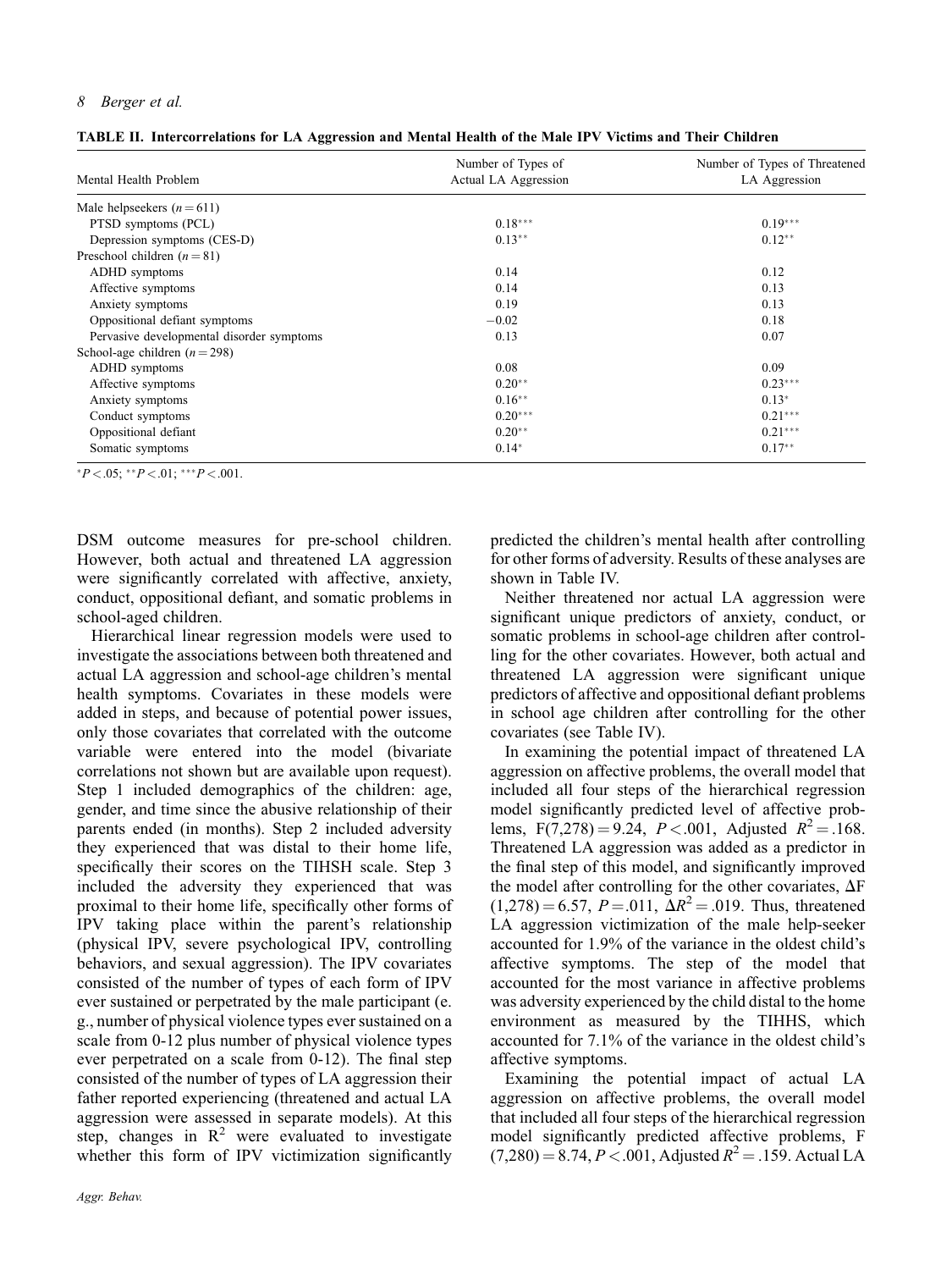| Depression symptoms<br>Threatened LA aggression $(N = 562)$<br>Time since relationship ended (in months)<br>$-0.06$<br>0.01<br>$-0.23$<br>$-5.84$<br>< 0.001<br>$\mathbf{1}$<br>2<br>TEQ score<br>0.32<br>0.33<br>0.04<br>0.97<br>0.332<br>2.54<br>Childhood neglect<br>0.75<br>0.29<br>0.11<br>0.011<br>$-0.34$<br>0.418<br>Childhood sexual abuse<br>0.42<br>$-0.04$<br>$-0.81$<br>0.71<br>0.38<br>1.89<br>Childhood violence exposure<br>0.08<br>0.060<br># of types of sexual aggression in relationship<br>0.006<br>3<br>1.12<br>0.41<br>0.12<br>2.73<br># of types of severe psychological aggression in relationship<br>0.07<br>0.87<br>0.62<br>1.40<br>0.163<br># of types of controlling behaviors in relationship<br>0.30<br>2.70<br>0.007<br>0.82<br>0.13<br>0.25<br>0.25<br>0.05<br>1.01<br>0.312<br># of types of physical aggression in relationship<br># of types of female-to-male threatened LA Aggression<br>0.41<br>0.34<br>0.05<br>1.19<br>0.236<br>4<br>Actual LA aggression $(N = 565)$<br>Time since relationship ended (in months)<br>$-0.07$<br>0.01<br>$-0.24$<br>$-6.12$<br>< 0.001<br>1<br>0.04<br>0.89<br>2<br>TEQ score<br>0.29<br>0.33<br>0.373<br>Childhood neglect<br>0.77<br>0.29<br>2.62<br>0.009<br>0.11<br>Childhood sexual abuse<br>$-0.29$<br>0.42<br>$-0.03$<br>$-0.69$<br>0.490<br>Childhood violence exposure<br>0.63<br>0.37<br>0.07<br>1.68<br>0.093<br>3<br># of types of sexual aggression in relationship<br>1.16<br>0.40<br>0.12<br>2.88<br>0.004<br># of types of severe psychological aggression in relationship<br>1.05<br>0.59<br>0.08<br>1.78<br>0.076<br># of types of controlling behaviors in relationship<br>0.009<br>0.78<br>0.30<br>0.13<br>2.60<br>0.24<br>0.04<br># of types of physical aggression in relationship<br>0.21<br>0.86<br>0.388<br>0.10<br>4<br># of types of female-to-male actual LA aggression<br>0.78<br>0.31<br>2.49<br>0.013<br>PTSD symptoms<br>Threatened LA aggression $(N = 562)$<br>Time since relationship ended (in months)<br>$-0.04$<br>0.01<br>$-0.13$<br>0.001<br>$-3.42$<br>$\mathbf{1}$<br>$\mathfrak{2}$<br>0.04<br>1.00<br>TEQ score<br>0.37<br>0.37<br>0.317<br>Childhood neglect<br>3.41<br>1.13<br>0.33<br>0.14<br>0.001<br>Childhood sexual abuse<br>$-0.05$<br>$-0.55$<br>0.47<br>$-1.17$<br>0.244<br>Childhood violence exposure<br>0.64<br>0.42<br>0.06<br>1.53<br>0.127<br>3<br># of types of sexual aggression in relationship<br>1.79<br>3.95<br>< 0.001<br>0.45<br>0.17<br># of types of severe psychological aggression in relationship<br>0.78<br>0.69<br>0.05<br>1.12<br>0.262<br>0.22<br>4.64<br>< 0.001<br># of types of controlling behaviors in relationship<br>1.58<br>0.34<br># of types of physical aggression in relationship<br>0.26<br>0.27<br>0.04<br>0.95<br>0.342<br># of types of female-to-male threatened LA aggression<br>0.66<br>0.39<br>0.07<br>1.71<br>0.088<br>4<br>Actual LA aggression $(N = 565)$<br>Time since relationship ended (in months)<br>$-0.05$<br>0.01<br>$-0.14$<br>$-3.74$<br>< 0.001<br>1<br>$\overline{c}$<br>0.37<br>0.04<br>0.91<br>TEQ score<br>0.33<br>0.365<br>Childhood neglect<br>0.001<br>1.12<br>0.33<br>0.14<br>3.43<br>Childhood sexual abuse<br>$-0.51$<br>$-1.09$<br>0.277<br>0.47<br>$-0.05$<br>0.58<br>Childhood violence exposure<br>0.42<br>0.06<br>1.39<br>0.164<br># of types of sexual aggression in relationship<br>3<br>1.80<br>0.45<br>0.17<br>4.02<br>< 0.001<br># of types of severe psychological aggression in relationship<br>0.99<br>0.07<br>1.50<br>0.134<br>0.66 | Step | Predictor | B | SE | $\beta$ | $\boldsymbol{t}$ | $\boldsymbol{P}$ | $\Delta R^2$ |
|-----------------------------------------------------------------------------------------------------------------------------------------------------------------------------------------------------------------------------------------------------------------------------------------------------------------------------------------------------------------------------------------------------------------------------------------------------------------------------------------------------------------------------------------------------------------------------------------------------------------------------------------------------------------------------------------------------------------------------------------------------------------------------------------------------------------------------------------------------------------------------------------------------------------------------------------------------------------------------------------------------------------------------------------------------------------------------------------------------------------------------------------------------------------------------------------------------------------------------------------------------------------------------------------------------------------------------------------------------------------------------------------------------------------------------------------------------------------------------------------------------------------------------------------------------------------------------------------------------------------------------------------------------------------------------------------------------------------------------------------------------------------------------------------------------------------------------------------------------------------------------------------------------------------------------------------------------------------------------------------------------------------------------------------------------------------------------------------------------------------------------------------------------------------------------------------------------------------------------------------------------------------------------------------------------------------------------------------------------------------------------------------------------------------------------------------------------------------------------------------------------------------------------------------------------------------------------------------------------------------------------------------------------------------------------------------------------------------------------------------------------------------------------------------------------------------------------------------------------------------------------------------------------------------------------------------------------------------------------------------------------------------------------------------------------------------------------------------------------------------------------------------------------------------------------------------------------------------------------------------------------------------------------------------------------------------------------------------------------------------------------------------------------------------------------------------------------------------------------------------------------------------------------------------------------|------|-----------|---|----|---------|------------------|------------------|--------------|
|                                                                                                                                                                                                                                                                                                                                                                                                                                                                                                                                                                                                                                                                                                                                                                                                                                                                                                                                                                                                                                                                                                                                                                                                                                                                                                                                                                                                                                                                                                                                                                                                                                                                                                                                                                                                                                                                                                                                                                                                                                                                                                                                                                                                                                                                                                                                                                                                                                                                                                                                                                                                                                                                                                                                                                                                                                                                                                                                                                                                                                                                                                                                                                                                                                                                                                                                                                                                                                                                                                                                                     |      |           |   |    |         |                  |                  |              |
|                                                                                                                                                                                                                                                                                                                                                                                                                                                                                                                                                                                                                                                                                                                                                                                                                                                                                                                                                                                                                                                                                                                                                                                                                                                                                                                                                                                                                                                                                                                                                                                                                                                                                                                                                                                                                                                                                                                                                                                                                                                                                                                                                                                                                                                                                                                                                                                                                                                                                                                                                                                                                                                                                                                                                                                                                                                                                                                                                                                                                                                                                                                                                                                                                                                                                                                                                                                                                                                                                                                                                     |      |           |   |    |         |                  |                  |              |
|                                                                                                                                                                                                                                                                                                                                                                                                                                                                                                                                                                                                                                                                                                                                                                                                                                                                                                                                                                                                                                                                                                                                                                                                                                                                                                                                                                                                                                                                                                                                                                                                                                                                                                                                                                                                                                                                                                                                                                                                                                                                                                                                                                                                                                                                                                                                                                                                                                                                                                                                                                                                                                                                                                                                                                                                                                                                                                                                                                                                                                                                                                                                                                                                                                                                                                                                                                                                                                                                                                                                                     |      |           |   |    |         |                  |                  | $0.072***$   |
|                                                                                                                                                                                                                                                                                                                                                                                                                                                                                                                                                                                                                                                                                                                                                                                                                                                                                                                                                                                                                                                                                                                                                                                                                                                                                                                                                                                                                                                                                                                                                                                                                                                                                                                                                                                                                                                                                                                                                                                                                                                                                                                                                                                                                                                                                                                                                                                                                                                                                                                                                                                                                                                                                                                                                                                                                                                                                                                                                                                                                                                                                                                                                                                                                                                                                                                                                                                                                                                                                                                                                     |      |           |   |    |         |                  |                  | $0.037***$   |
|                                                                                                                                                                                                                                                                                                                                                                                                                                                                                                                                                                                                                                                                                                                                                                                                                                                                                                                                                                                                                                                                                                                                                                                                                                                                                                                                                                                                                                                                                                                                                                                                                                                                                                                                                                                                                                                                                                                                                                                                                                                                                                                                                                                                                                                                                                                                                                                                                                                                                                                                                                                                                                                                                                                                                                                                                                                                                                                                                                                                                                                                                                                                                                                                                                                                                                                                                                                                                                                                                                                                                     |      |           |   |    |         |                  |                  |              |
|                                                                                                                                                                                                                                                                                                                                                                                                                                                                                                                                                                                                                                                                                                                                                                                                                                                                                                                                                                                                                                                                                                                                                                                                                                                                                                                                                                                                                                                                                                                                                                                                                                                                                                                                                                                                                                                                                                                                                                                                                                                                                                                                                                                                                                                                                                                                                                                                                                                                                                                                                                                                                                                                                                                                                                                                                                                                                                                                                                                                                                                                                                                                                                                                                                                                                                                                                                                                                                                                                                                                                     |      |           |   |    |         |                  |                  |              |
|                                                                                                                                                                                                                                                                                                                                                                                                                                                                                                                                                                                                                                                                                                                                                                                                                                                                                                                                                                                                                                                                                                                                                                                                                                                                                                                                                                                                                                                                                                                                                                                                                                                                                                                                                                                                                                                                                                                                                                                                                                                                                                                                                                                                                                                                                                                                                                                                                                                                                                                                                                                                                                                                                                                                                                                                                                                                                                                                                                                                                                                                                                                                                                                                                                                                                                                                                                                                                                                                                                                                                     |      |           |   |    |         |                  |                  |              |
|                                                                                                                                                                                                                                                                                                                                                                                                                                                                                                                                                                                                                                                                                                                                                                                                                                                                                                                                                                                                                                                                                                                                                                                                                                                                                                                                                                                                                                                                                                                                                                                                                                                                                                                                                                                                                                                                                                                                                                                                                                                                                                                                                                                                                                                                                                                                                                                                                                                                                                                                                                                                                                                                                                                                                                                                                                                                                                                                                                                                                                                                                                                                                                                                                                                                                                                                                                                                                                                                                                                                                     |      |           |   |    |         |                  |                  | $0.081***$   |
|                                                                                                                                                                                                                                                                                                                                                                                                                                                                                                                                                                                                                                                                                                                                                                                                                                                                                                                                                                                                                                                                                                                                                                                                                                                                                                                                                                                                                                                                                                                                                                                                                                                                                                                                                                                                                                                                                                                                                                                                                                                                                                                                                                                                                                                                                                                                                                                                                                                                                                                                                                                                                                                                                                                                                                                                                                                                                                                                                                                                                                                                                                                                                                                                                                                                                                                                                                                                                                                                                                                                                     |      |           |   |    |         |                  |                  |              |
|                                                                                                                                                                                                                                                                                                                                                                                                                                                                                                                                                                                                                                                                                                                                                                                                                                                                                                                                                                                                                                                                                                                                                                                                                                                                                                                                                                                                                                                                                                                                                                                                                                                                                                                                                                                                                                                                                                                                                                                                                                                                                                                                                                                                                                                                                                                                                                                                                                                                                                                                                                                                                                                                                                                                                                                                                                                                                                                                                                                                                                                                                                                                                                                                                                                                                                                                                                                                                                                                                                                                                     |      |           |   |    |         |                  |                  |              |
|                                                                                                                                                                                                                                                                                                                                                                                                                                                                                                                                                                                                                                                                                                                                                                                                                                                                                                                                                                                                                                                                                                                                                                                                                                                                                                                                                                                                                                                                                                                                                                                                                                                                                                                                                                                                                                                                                                                                                                                                                                                                                                                                                                                                                                                                                                                                                                                                                                                                                                                                                                                                                                                                                                                                                                                                                                                                                                                                                                                                                                                                                                                                                                                                                                                                                                                                                                                                                                                                                                                                                     |      |           |   |    |         |                  |                  |              |
|                                                                                                                                                                                                                                                                                                                                                                                                                                                                                                                                                                                                                                                                                                                                                                                                                                                                                                                                                                                                                                                                                                                                                                                                                                                                                                                                                                                                                                                                                                                                                                                                                                                                                                                                                                                                                                                                                                                                                                                                                                                                                                                                                                                                                                                                                                                                                                                                                                                                                                                                                                                                                                                                                                                                                                                                                                                                                                                                                                                                                                                                                                                                                                                                                                                                                                                                                                                                                                                                                                                                                     |      |           |   |    |         |                  |                  | 0.002        |
|                                                                                                                                                                                                                                                                                                                                                                                                                                                                                                                                                                                                                                                                                                                                                                                                                                                                                                                                                                                                                                                                                                                                                                                                                                                                                                                                                                                                                                                                                                                                                                                                                                                                                                                                                                                                                                                                                                                                                                                                                                                                                                                                                                                                                                                                                                                                                                                                                                                                                                                                                                                                                                                                                                                                                                                                                                                                                                                                                                                                                                                                                                                                                                                                                                                                                                                                                                                                                                                                                                                                                     |      |           |   |    |         |                  |                  |              |
|                                                                                                                                                                                                                                                                                                                                                                                                                                                                                                                                                                                                                                                                                                                                                                                                                                                                                                                                                                                                                                                                                                                                                                                                                                                                                                                                                                                                                                                                                                                                                                                                                                                                                                                                                                                                                                                                                                                                                                                                                                                                                                                                                                                                                                                                                                                                                                                                                                                                                                                                                                                                                                                                                                                                                                                                                                                                                                                                                                                                                                                                                                                                                                                                                                                                                                                                                                                                                                                                                                                                                     |      |           |   |    |         |                  |                  | $0.073***$   |
|                                                                                                                                                                                                                                                                                                                                                                                                                                                                                                                                                                                                                                                                                                                                                                                                                                                                                                                                                                                                                                                                                                                                                                                                                                                                                                                                                                                                                                                                                                                                                                                                                                                                                                                                                                                                                                                                                                                                                                                                                                                                                                                                                                                                                                                                                                                                                                                                                                                                                                                                                                                                                                                                                                                                                                                                                                                                                                                                                                                                                                                                                                                                                                                                                                                                                                                                                                                                                                                                                                                                                     |      |           |   |    |         |                  |                  | $0.038***$   |
|                                                                                                                                                                                                                                                                                                                                                                                                                                                                                                                                                                                                                                                                                                                                                                                                                                                                                                                                                                                                                                                                                                                                                                                                                                                                                                                                                                                                                                                                                                                                                                                                                                                                                                                                                                                                                                                                                                                                                                                                                                                                                                                                                                                                                                                                                                                                                                                                                                                                                                                                                                                                                                                                                                                                                                                                                                                                                                                                                                                                                                                                                                                                                                                                                                                                                                                                                                                                                                                                                                                                                     |      |           |   |    |         |                  |                  |              |
|                                                                                                                                                                                                                                                                                                                                                                                                                                                                                                                                                                                                                                                                                                                                                                                                                                                                                                                                                                                                                                                                                                                                                                                                                                                                                                                                                                                                                                                                                                                                                                                                                                                                                                                                                                                                                                                                                                                                                                                                                                                                                                                                                                                                                                                                                                                                                                                                                                                                                                                                                                                                                                                                                                                                                                                                                                                                                                                                                                                                                                                                                                                                                                                                                                                                                                                                                                                                                                                                                                                                                     |      |           |   |    |         |                  |                  |              |
|                                                                                                                                                                                                                                                                                                                                                                                                                                                                                                                                                                                                                                                                                                                                                                                                                                                                                                                                                                                                                                                                                                                                                                                                                                                                                                                                                                                                                                                                                                                                                                                                                                                                                                                                                                                                                                                                                                                                                                                                                                                                                                                                                                                                                                                                                                                                                                                                                                                                                                                                                                                                                                                                                                                                                                                                                                                                                                                                                                                                                                                                                                                                                                                                                                                                                                                                                                                                                                                                                                                                                     |      |           |   |    |         |                  |                  |              |
|                                                                                                                                                                                                                                                                                                                                                                                                                                                                                                                                                                                                                                                                                                                                                                                                                                                                                                                                                                                                                                                                                                                                                                                                                                                                                                                                                                                                                                                                                                                                                                                                                                                                                                                                                                                                                                                                                                                                                                                                                                                                                                                                                                                                                                                                                                                                                                                                                                                                                                                                                                                                                                                                                                                                                                                                                                                                                                                                                                                                                                                                                                                                                                                                                                                                                                                                                                                                                                                                                                                                                     |      |           |   |    |         |                  |                  | $0.084***$   |
|                                                                                                                                                                                                                                                                                                                                                                                                                                                                                                                                                                                                                                                                                                                                                                                                                                                                                                                                                                                                                                                                                                                                                                                                                                                                                                                                                                                                                                                                                                                                                                                                                                                                                                                                                                                                                                                                                                                                                                                                                                                                                                                                                                                                                                                                                                                                                                                                                                                                                                                                                                                                                                                                                                                                                                                                                                                                                                                                                                                                                                                                                                                                                                                                                                                                                                                                                                                                                                                                                                                                                     |      |           |   |    |         |                  |                  |              |
|                                                                                                                                                                                                                                                                                                                                                                                                                                                                                                                                                                                                                                                                                                                                                                                                                                                                                                                                                                                                                                                                                                                                                                                                                                                                                                                                                                                                                                                                                                                                                                                                                                                                                                                                                                                                                                                                                                                                                                                                                                                                                                                                                                                                                                                                                                                                                                                                                                                                                                                                                                                                                                                                                                                                                                                                                                                                                                                                                                                                                                                                                                                                                                                                                                                                                                                                                                                                                                                                                                                                                     |      |           |   |    |         |                  |                  |              |
|                                                                                                                                                                                                                                                                                                                                                                                                                                                                                                                                                                                                                                                                                                                                                                                                                                                                                                                                                                                                                                                                                                                                                                                                                                                                                                                                                                                                                                                                                                                                                                                                                                                                                                                                                                                                                                                                                                                                                                                                                                                                                                                                                                                                                                                                                                                                                                                                                                                                                                                                                                                                                                                                                                                                                                                                                                                                                                                                                                                                                                                                                                                                                                                                                                                                                                                                                                                                                                                                                                                                                     |      |           |   |    |         |                  |                  |              |
|                                                                                                                                                                                                                                                                                                                                                                                                                                                                                                                                                                                                                                                                                                                                                                                                                                                                                                                                                                                                                                                                                                                                                                                                                                                                                                                                                                                                                                                                                                                                                                                                                                                                                                                                                                                                                                                                                                                                                                                                                                                                                                                                                                                                                                                                                                                                                                                                                                                                                                                                                                                                                                                                                                                                                                                                                                                                                                                                                                                                                                                                                                                                                                                                                                                                                                                                                                                                                                                                                                                                                     |      |           |   |    |         |                  |                  | $0.009*$     |
|                                                                                                                                                                                                                                                                                                                                                                                                                                                                                                                                                                                                                                                                                                                                                                                                                                                                                                                                                                                                                                                                                                                                                                                                                                                                                                                                                                                                                                                                                                                                                                                                                                                                                                                                                                                                                                                                                                                                                                                                                                                                                                                                                                                                                                                                                                                                                                                                                                                                                                                                                                                                                                                                                                                                                                                                                                                                                                                                                                                                                                                                                                                                                                                                                                                                                                                                                                                                                                                                                                                                                     |      |           |   |    |         |                  |                  |              |
|                                                                                                                                                                                                                                                                                                                                                                                                                                                                                                                                                                                                                                                                                                                                                                                                                                                                                                                                                                                                                                                                                                                                                                                                                                                                                                                                                                                                                                                                                                                                                                                                                                                                                                                                                                                                                                                                                                                                                                                                                                                                                                                                                                                                                                                                                                                                                                                                                                                                                                                                                                                                                                                                                                                                                                                                                                                                                                                                                                                                                                                                                                                                                                                                                                                                                                                                                                                                                                                                                                                                                     |      |           |   |    |         |                  |                  |              |
|                                                                                                                                                                                                                                                                                                                                                                                                                                                                                                                                                                                                                                                                                                                                                                                                                                                                                                                                                                                                                                                                                                                                                                                                                                                                                                                                                                                                                                                                                                                                                                                                                                                                                                                                                                                                                                                                                                                                                                                                                                                                                                                                                                                                                                                                                                                                                                                                                                                                                                                                                                                                                                                                                                                                                                                                                                                                                                                                                                                                                                                                                                                                                                                                                                                                                                                                                                                                                                                                                                                                                     |      |           |   |    |         |                  |                  | $0.034**$    |
|                                                                                                                                                                                                                                                                                                                                                                                                                                                                                                                                                                                                                                                                                                                                                                                                                                                                                                                                                                                                                                                                                                                                                                                                                                                                                                                                                                                                                                                                                                                                                                                                                                                                                                                                                                                                                                                                                                                                                                                                                                                                                                                                                                                                                                                                                                                                                                                                                                                                                                                                                                                                                                                                                                                                                                                                                                                                                                                                                                                                                                                                                                                                                                                                                                                                                                                                                                                                                                                                                                                                                     |      |           |   |    |         |                  |                  | $0.048***$   |
|                                                                                                                                                                                                                                                                                                                                                                                                                                                                                                                                                                                                                                                                                                                                                                                                                                                                                                                                                                                                                                                                                                                                                                                                                                                                                                                                                                                                                                                                                                                                                                                                                                                                                                                                                                                                                                                                                                                                                                                                                                                                                                                                                                                                                                                                                                                                                                                                                                                                                                                                                                                                                                                                                                                                                                                                                                                                                                                                                                                                                                                                                                                                                                                                                                                                                                                                                                                                                                                                                                                                                     |      |           |   |    |         |                  |                  |              |
|                                                                                                                                                                                                                                                                                                                                                                                                                                                                                                                                                                                                                                                                                                                                                                                                                                                                                                                                                                                                                                                                                                                                                                                                                                                                                                                                                                                                                                                                                                                                                                                                                                                                                                                                                                                                                                                                                                                                                                                                                                                                                                                                                                                                                                                                                                                                                                                                                                                                                                                                                                                                                                                                                                                                                                                                                                                                                                                                                                                                                                                                                                                                                                                                                                                                                                                                                                                                                                                                                                                                                     |      |           |   |    |         |                  |                  |              |
|                                                                                                                                                                                                                                                                                                                                                                                                                                                                                                                                                                                                                                                                                                                                                                                                                                                                                                                                                                                                                                                                                                                                                                                                                                                                                                                                                                                                                                                                                                                                                                                                                                                                                                                                                                                                                                                                                                                                                                                                                                                                                                                                                                                                                                                                                                                                                                                                                                                                                                                                                                                                                                                                                                                                                                                                                                                                                                                                                                                                                                                                                                                                                                                                                                                                                                                                                                                                                                                                                                                                                     |      |           |   |    |         |                  |                  |              |
|                                                                                                                                                                                                                                                                                                                                                                                                                                                                                                                                                                                                                                                                                                                                                                                                                                                                                                                                                                                                                                                                                                                                                                                                                                                                                                                                                                                                                                                                                                                                                                                                                                                                                                                                                                                                                                                                                                                                                                                                                                                                                                                                                                                                                                                                                                                                                                                                                                                                                                                                                                                                                                                                                                                                                                                                                                                                                                                                                                                                                                                                                                                                                                                                                                                                                                                                                                                                                                                                                                                                                     |      |           |   |    |         |                  |                  | $0.150***$   |
|                                                                                                                                                                                                                                                                                                                                                                                                                                                                                                                                                                                                                                                                                                                                                                                                                                                                                                                                                                                                                                                                                                                                                                                                                                                                                                                                                                                                                                                                                                                                                                                                                                                                                                                                                                                                                                                                                                                                                                                                                                                                                                                                                                                                                                                                                                                                                                                                                                                                                                                                                                                                                                                                                                                                                                                                                                                                                                                                                                                                                                                                                                                                                                                                                                                                                                                                                                                                                                                                                                                                                     |      |           |   |    |         |                  |                  |              |
|                                                                                                                                                                                                                                                                                                                                                                                                                                                                                                                                                                                                                                                                                                                                                                                                                                                                                                                                                                                                                                                                                                                                                                                                                                                                                                                                                                                                                                                                                                                                                                                                                                                                                                                                                                                                                                                                                                                                                                                                                                                                                                                                                                                                                                                                                                                                                                                                                                                                                                                                                                                                                                                                                                                                                                                                                                                                                                                                                                                                                                                                                                                                                                                                                                                                                                                                                                                                                                                                                                                                                     |      |           |   |    |         |                  |                  |              |
|                                                                                                                                                                                                                                                                                                                                                                                                                                                                                                                                                                                                                                                                                                                                                                                                                                                                                                                                                                                                                                                                                                                                                                                                                                                                                                                                                                                                                                                                                                                                                                                                                                                                                                                                                                                                                                                                                                                                                                                                                                                                                                                                                                                                                                                                                                                                                                                                                                                                                                                                                                                                                                                                                                                                                                                                                                                                                                                                                                                                                                                                                                                                                                                                                                                                                                                                                                                                                                                                                                                                                     |      |           |   |    |         |                  |                  |              |
|                                                                                                                                                                                                                                                                                                                                                                                                                                                                                                                                                                                                                                                                                                                                                                                                                                                                                                                                                                                                                                                                                                                                                                                                                                                                                                                                                                                                                                                                                                                                                                                                                                                                                                                                                                                                                                                                                                                                                                                                                                                                                                                                                                                                                                                                                                                                                                                                                                                                                                                                                                                                                                                                                                                                                                                                                                                                                                                                                                                                                                                                                                                                                                                                                                                                                                                                                                                                                                                                                                                                                     |      |           |   |    |         |                  |                  | 0.004        |
|                                                                                                                                                                                                                                                                                                                                                                                                                                                                                                                                                                                                                                                                                                                                                                                                                                                                                                                                                                                                                                                                                                                                                                                                                                                                                                                                                                                                                                                                                                                                                                                                                                                                                                                                                                                                                                                                                                                                                                                                                                                                                                                                                                                                                                                                                                                                                                                                                                                                                                                                                                                                                                                                                                                                                                                                                                                                                                                                                                                                                                                                                                                                                                                                                                                                                                                                                                                                                                                                                                                                                     |      |           |   |    |         |                  |                  |              |
|                                                                                                                                                                                                                                                                                                                                                                                                                                                                                                                                                                                                                                                                                                                                                                                                                                                                                                                                                                                                                                                                                                                                                                                                                                                                                                                                                                                                                                                                                                                                                                                                                                                                                                                                                                                                                                                                                                                                                                                                                                                                                                                                                                                                                                                                                                                                                                                                                                                                                                                                                                                                                                                                                                                                                                                                                                                                                                                                                                                                                                                                                                                                                                                                                                                                                                                                                                                                                                                                                                                                                     |      |           |   |    |         |                  |                  | $0.034***$   |
|                                                                                                                                                                                                                                                                                                                                                                                                                                                                                                                                                                                                                                                                                                                                                                                                                                                                                                                                                                                                                                                                                                                                                                                                                                                                                                                                                                                                                                                                                                                                                                                                                                                                                                                                                                                                                                                                                                                                                                                                                                                                                                                                                                                                                                                                                                                                                                                                                                                                                                                                                                                                                                                                                                                                                                                                                                                                                                                                                                                                                                                                                                                                                                                                                                                                                                                                                                                                                                                                                                                                                     |      |           |   |    |         |                  |                  | $0.049***$   |
|                                                                                                                                                                                                                                                                                                                                                                                                                                                                                                                                                                                                                                                                                                                                                                                                                                                                                                                                                                                                                                                                                                                                                                                                                                                                                                                                                                                                                                                                                                                                                                                                                                                                                                                                                                                                                                                                                                                                                                                                                                                                                                                                                                                                                                                                                                                                                                                                                                                                                                                                                                                                                                                                                                                                                                                                                                                                                                                                                                                                                                                                                                                                                                                                                                                                                                                                                                                                                                                                                                                                                     |      |           |   |    |         |                  |                  |              |
|                                                                                                                                                                                                                                                                                                                                                                                                                                                                                                                                                                                                                                                                                                                                                                                                                                                                                                                                                                                                                                                                                                                                                                                                                                                                                                                                                                                                                                                                                                                                                                                                                                                                                                                                                                                                                                                                                                                                                                                                                                                                                                                                                                                                                                                                                                                                                                                                                                                                                                                                                                                                                                                                                                                                                                                                                                                                                                                                                                                                                                                                                                                                                                                                                                                                                                                                                                                                                                                                                                                                                     |      |           |   |    |         |                  |                  |              |
|                                                                                                                                                                                                                                                                                                                                                                                                                                                                                                                                                                                                                                                                                                                                                                                                                                                                                                                                                                                                                                                                                                                                                                                                                                                                                                                                                                                                                                                                                                                                                                                                                                                                                                                                                                                                                                                                                                                                                                                                                                                                                                                                                                                                                                                                                                                                                                                                                                                                                                                                                                                                                                                                                                                                                                                                                                                                                                                                                                                                                                                                                                                                                                                                                                                                                                                                                                                                                                                                                                                                                     |      |           |   |    |         |                  |                  |              |
|                                                                                                                                                                                                                                                                                                                                                                                                                                                                                                                                                                                                                                                                                                                                                                                                                                                                                                                                                                                                                                                                                                                                                                                                                                                                                                                                                                                                                                                                                                                                                                                                                                                                                                                                                                                                                                                                                                                                                                                                                                                                                                                                                                                                                                                                                                                                                                                                                                                                                                                                                                                                                                                                                                                                                                                                                                                                                                                                                                                                                                                                                                                                                                                                                                                                                                                                                                                                                                                                                                                                                     |      |           |   |    |         |                  |                  | $0.152***$   |
|                                                                                                                                                                                                                                                                                                                                                                                                                                                                                                                                                                                                                                                                                                                                                                                                                                                                                                                                                                                                                                                                                                                                                                                                                                                                                                                                                                                                                                                                                                                                                                                                                                                                                                                                                                                                                                                                                                                                                                                                                                                                                                                                                                                                                                                                                                                                                                                                                                                                                                                                                                                                                                                                                                                                                                                                                                                                                                                                                                                                                                                                                                                                                                                                                                                                                                                                                                                                                                                                                                                                                     |      |           |   |    |         |                  |                  |              |
| # of types of controlling behaviors in relationship<br>0.22<br>< 0.001<br>1.55<br>0.33<br>4.67                                                                                                                                                                                                                                                                                                                                                                                                                                                                                                                                                                                                                                                                                                                                                                                                                                                                                                                                                                                                                                                                                                                                                                                                                                                                                                                                                                                                                                                                                                                                                                                                                                                                                                                                                                                                                                                                                                                                                                                                                                                                                                                                                                                                                                                                                                                                                                                                                                                                                                                                                                                                                                                                                                                                                                                                                                                                                                                                                                                                                                                                                                                                                                                                                                                                                                                                                                                                                                                      |      |           |   |    |         |                  |                  |              |
| # of types of physical aggression in relationship<br>0.23<br>0.27<br>0.04<br>0.85<br>0.394                                                                                                                                                                                                                                                                                                                                                                                                                                                                                                                                                                                                                                                                                                                                                                                                                                                                                                                                                                                                                                                                                                                                                                                                                                                                                                                                                                                                                                                                                                                                                                                                                                                                                                                                                                                                                                                                                                                                                                                                                                                                                                                                                                                                                                                                                                                                                                                                                                                                                                                                                                                                                                                                                                                                                                                                                                                                                                                                                                                                                                                                                                                                                                                                                                                                                                                                                                                                                                                          |      |           |   |    |         |                  |                  |              |
| # of types of female-to-male actual LA aggression<br>0.35<br>3.00<br>0.003<br>1.04<br>0.12<br>4                                                                                                                                                                                                                                                                                                                                                                                                                                                                                                                                                                                                                                                                                                                                                                                                                                                                                                                                                                                                                                                                                                                                                                                                                                                                                                                                                                                                                                                                                                                                                                                                                                                                                                                                                                                                                                                                                                                                                                                                                                                                                                                                                                                                                                                                                                                                                                                                                                                                                                                                                                                                                                                                                                                                                                                                                                                                                                                                                                                                                                                                                                                                                                                                                                                                                                                                                                                                                                                     |      |           |   |    |         |                  |                  | $0.012**$    |

TABLE III. Hierarchical Regression Analysis Summary for Threatened and Actual Legal/Administrative Aggression Predicting Mental Health Symptoms in Men Seeking Help for Partner Violence Victimization

 $*P < .05$ ;  $*P < .01$ ;  $**P < .001$ .

aggression was added as a predictor in the final step of this model, and significantly improved the model after controlling for the other covariates,  $\Delta F (1,280) = 4.16$ ,  $P = .042$ ,  $\Delta R^2 = .012$ . Actual LA aggression accounted for 1.2% of the variance in affective problems. Children's exposure to adversity outside of the home accounted for the most variance, 7.2%.

In analyzing the potential impact of threatened LA aggression on oppositional defiant problems, the overall model that included all three steps of the hierarchical regression model significantly predicted oppositional defiant problems,  $F(6,279) = 7.56$ ,  $P < .001$ , Adjusted  $R^2 = .121$ . Threatened LA was added as a predictor in the final step of this model, and significantly improved the model,  $\Delta F (1,279) = 6.40, P = .012, \Delta R^2 = .020$ . Threatened LA aggression was a significant unique predictor and accounted for 2.0% of the variance in oppositional defiant problems after controlling for the other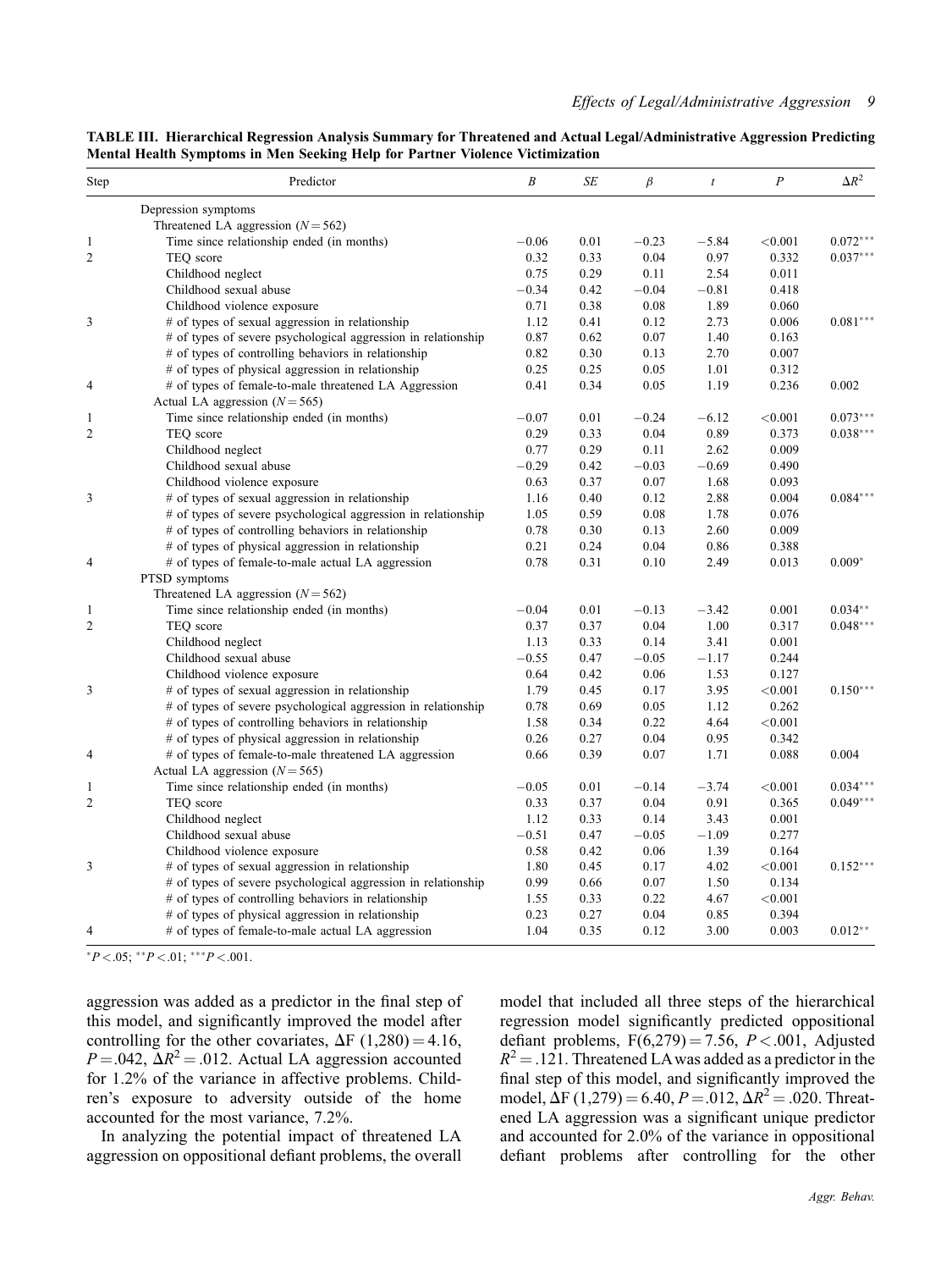covariates. Again, experiences of adversity outside of the home provided the strongest prediction of oppositional defiant problems, explaining 7.6% of the variance.

Lastly, examining the potential impact of actual LA aggression on oppositional defiant problems, the overall model that included all three steps of the hierarchical regression model significantly predicted oppositional defiant problems,  $F(6, 281) = 7.15$ ,  $P < .001$ , Adjusted  $R^2 = .114$ . Actual LA aggression was added as a predictor in the final step of this model, and significantly improved the model after controlling for the other covariates,  $\Delta F$  (1,281) = 4.66,  $P = .032$ ,  $\Delta R^2 = .014$ . Thus, actual LA aggression explained an additional 1.4% of the variance in oppositional defiant problems after controlling for the other covariates. In addition, experiences of community adversity explained the largest percentage of variance, 7.6%.

## Summary

Our regression analyses indicated that actual LA aggression remained a unique predictor of both depression and PTSD symptoms in male victims after accounting for the other forms of IPV occurring in the relationship, exposure to past traumatic experiences, and length of time since the end of the relationship. In addition, both threatened and actual LA aggression remained unique predictors of affective and oppositional defiant problems in school-aged children of male victims after accounting for exposure to adverse experiences outside of the home and other forms of IPV occurring in the relationship.

### **DISCUSSION**

The purpose of this study was to examine the association between LA aggression as a form of IPV and the mental health of male victims of physical IPV who seek help and their children. LA aggression was associated with poorer mental health in adult male victims and the children who live or have lived in homes where LA aggression victimization was experienced by their fathers. Many of these associations remained after controlling for other forms of IPV between the male help-seekers and their abusive female partners, other adversity and trauma the men and their children may have experienced, and demographic variables.

Our results indicated that actual LA aggression, not threatened aggression, was uniquely associated with male IPV victims' PTSD and depression symptoms, above the influence of past traumatic experiences and other forms of IPV in the men's relationship. The fact that this form of IPV is uniquely associated with poor mental health in male victims represents a new finding, and the mechanisms for why this association exists

requires further research. It is known that LA aggression can have dire consequences for male victims, such as losing custody of their children, jeopardizing their financial stability, and ruining their reputation at work or in their community (Cook, 2009). Major adverse life events (Kendler, Karkowski, & Prescott, 1999) and social shame are also associated with negative mental health outcomes, such as depression (Scheff, 2001). Thus, LA aggression can potentially lead to a plethora of negative social and legal secondary outcomes, and these secondary outcomes may primarily account for the effect of actual LA aggression on the mental health of male IPV victims.

The current findings also indicated that both threats and actual acts of LA aggression were uniquely associated with affective and oppositional defiant problems in school-aged children after controlling for other IPV between the parents, other types of life adversity, and demographic characteristics. The affective problems scale on the CBCL measures dysthymia and major depression, both of which are internalizing disorders. Oppositional defiant disorder represents a pattern of externalizing behavior characterized by tantrums, arguing with adults, actively disobeying rules set up by parents or other adults at school, and stubbornness and blaming others for one's own misbehavior (Achenbach, 1991). Prior research has shown that externalizing and internalizing problems often co-exist in children with parents experiencing IPV (Grych et al., 2000; Jaffe & Sudermann, 1995). These problems are not only likely to have long-term developmental consequences but can also have an impact on children's performance in school and interpersonal relationships (Jaffe & Sudermann, 1995).

Our findings concerning the relationship between LA aggression and children's mental health are consistent with previous studies showing that children are affected by living in homes where IPV is present (Spilsbury et al., 2008; Wasilewski et al., 2010). Further, our findings are in line with prior research, which has shown that children who live in homes where IPV is present can exhibit higher levels of both internalizing and externalizing mental health problems (Grych et al., 2000; Jaffe & Sudermann, 1995). The current study extends these findings to LA aggression as a form of IPV, and indicates that LA aggression can contribute to children's maladjustment beyond other forms of IPV occurring in the parental relationship.

As with the male victims themselves, this unique association between LA aggression victimization among their fathers and the children's mental health is a new finding, and we recommend that future researchers explore the mechanisms through which this association operates. For example, potential mediators include the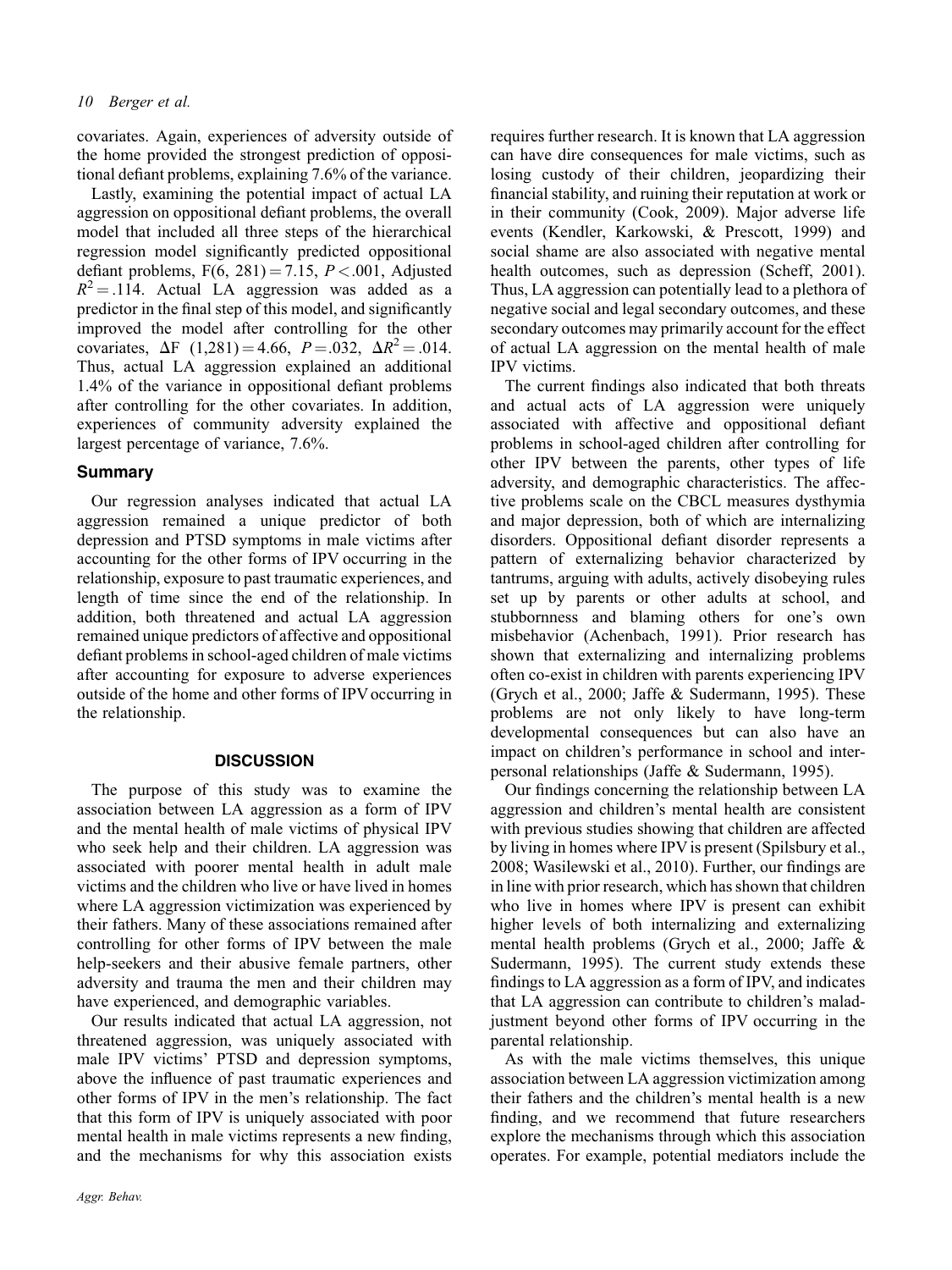| Step                    | Predictor                                                     | $\boldsymbol{B}$ | $\cal SE$ | $\beta$ | $\boldsymbol{t}$ | $\boldsymbol{P}$ | $\Delta R^2$ |
|-------------------------|---------------------------------------------------------------|------------------|-----------|---------|------------------|------------------|--------------|
|                         | Affective disorder symptoms                                   |                  |           |         |                  |                  |              |
|                         | Threatened LA aggression $(N=286)$                            |                  |           |         |                  |                  |              |
| 1                       | Age of child                                                  | 0.20             | 0.06      | 0.17    | 3.10             | 0.002            | $0.051**$    |
| $\overline{\mathbf{c}}$ | Other childhood adversity (TIHSH score)                       | 0.14             | 0.04      | 0.20    | 3.38             | 0.001            | $0.071***$   |
| 3                       | # of types of sexual aggression between parents               | 0.43             | 0.15      | 0.17    | 2.92             | 0.004            | $0.047**$    |
|                         | # of types of severe psychological aggression between parents | 0.17             | 0.17      | 0.07    | 0.97             | 0.331            |              |
|                         | # of types of controlling behaviors between parents           | 0.02             | 0.10      | 0.01    | 0.18             | 0.855            |              |
|                         | # of types of physical aggression between parents             | $-0.05$          | 0.08      | $-0.04$ | $-0.61$          | 0.540            |              |
| 4                       | # of types of female-to-male threatened LA aggression         | 0.35             | 0.14      | 0.16    | 2.56             | 0.011            | $0.019*$     |
|                         | Actual LA aggression $(N=288)$                                |                  |           |         |                  |                  |              |
| 1                       | Age of child                                                  | 0.20             | 0.06      | 0.18    | 3.20             | 0.002            | $0.049**$    |
| $\boldsymbol{2}$        | Other childhood adversity (TIHSH score)                       | 0.14             | 0.04      | 0.20    | 3.38             | 0.001            | $0.072***$   |
| 3                       | # of types of sexual aggression between parents               | 0.40             | 0.15      | 0.16    | 2.68             | 0.008            | $0.045**$    |
|                         | # of types of severe psychological aggression between parents | 0.23             | 0.17      | 0.09    | 1.36             | 0.174            |              |
|                         | # of types of controlling behaviors between parents           | 0.08             | 0.10      | 0.05    | 0.79             | 0.433            |              |
|                         | # of types of physical aggression between parents             | $-0.06$          | 0.08      | $-0.05$ | $-0.84$          | 0.401            |              |
| 4                       | # of types of female-to-male actual LA aggression             | 0.23             | 0.11      | 0.12    | 2.04             | 0.042            | $0.012*$     |
|                         | Anxiety disorder symptoms                                     |                  |           |         |                  |                  |              |
|                         | Threatened LA aggression $(N = 289)$                          |                  |           |         |                  |                  |              |
| 1                       | Other childhood adversity (TIHSH score)                       | 0.06             | 0.03      | 0.14    | 2.22             | 0.027            | $0.038*$     |
| $\boldsymbol{2}$        | # of types of sexual aggression between parents               | 0.24             | 0.11      | 0.14    | 2.31             | 0.022            | $0.037*$     |
|                         | # of types of severe psychological aggression between parents | 0.01             | 0.11      | .00     | 0.04             | 0.967            |              |
|                         | # of types of controlling behaviors between parents           | 0.09             | 0.07      | 0.08    | 1.20             | 0.232            |              |
| 3                       | # of types of female-to-male threatened LA Aggression         | 0.08             | 0.10      | 0.06    | 0.87             | 0.386            | 0.002        |
|                         | Actual LA aggression $(N=291)$                                |                  |           |         |                  |                  |              |
| 1                       | Other childhood adversity (TIHSH score)                       | 0.06             | 0.03      | 0.13    | 2.07             | 0.039            | $0.038*$     |
| 2                       | # of types of sexual aggression between parents               | 0.23             | 0.10      | 0.14    | 2.21             | 0.028            | $0.037*$     |
|                         | # of types of severe psychological aggression between parents | 0.01             | 0.11      | 0.01    | 0.10             | 0.924            |              |
|                         | # of types of controlling behaviors between parents           | 0.09             | 0.07      | 0.09    | 1.38             | 0.169            |              |
| 3                       | # of types of female-to-male actual LA Aggression             | 0.13             | 0.08      | 0.10    | 1.62             | 0.107            | 0.008        |
|                         | Conduct disorder symptoms                                     |                  |           |         |                  |                  |              |
|                         | Threatened LA aggression $(N=289)$                            |                  |           |         |                  |                  |              |
| 1                       | Age of child                                                  | 0.23             | 0.09      | 0.14    | 2.62             | 0.009            | $0.046**$    |
| $\overline{\mathbf{c}}$ | Other childhood adversity (TIHSH score)                       | 0.37             | 0.06      | 0.37    | 6.73             | < 0.001          | $0.175***$   |
| 3                       | # of types of sexual aggression between parents               | 0.45             | 0.20      | 0.13    | 2.26             | 0.024            | $0.029*$     |
|                         | # of types of severe psychological aggression between parents | 0.26             | 0.22      | 0.07    | 1.18             | 0.239            |              |
|                         | # of types of controlling behaviors between parents           | 0.01             | 0.14      | 0.00    | 0.05             | 0.961            |              |
| 4                       | # of types of female-to-male threatened LA Aggression         | 0.22             | 0.19      | 0.07    | 1.17             | 0.243            | 0.004        |
|                         | Actual LA Aggression $(N = 291)$                              |                  |           |         |                  |                  |              |
| $\mathbf{1}$            | Age of child                                                  | 0.22             | 0.09      | 0.14    | 2.62             | 0.009            | $0.044**$    |
| $\boldsymbol{2}$        | Other childhood adversity (TIHSH score)                       | 0.37             | 0.06      | 0.37    | 6.60             | < 0.001          | $0.176***$   |
| 3                       | # of types of sexual aggression between parents               | 0.42             | 0.20      | 0.12    | 2.13             | 0.034            | $0.028*$     |
|                         | # of types of severe psychological aggression between parents | 0.27             | 0.21      | 0.08    | 1.28             | 0.202            |              |
|                         | # of types of controlling behaviors between parents           | 0.03             | 0.13      | 0.02    | 0.26             | 0.792            |              |
| 4                       | # of types of female-to-male actual LA Aggression             | 0.24             | 0.15      | 0.09    | 1.61             | 0.109            | 0.007        |
|                         | Oppositional defiant disorder                                 |                  |           |         |                  |                  |              |
|                         | Threatened LA aggression $(N=286)$                            |                  |           |         |                  |                  |              |
| 1                       | Other childhood adversity (TIHSH score)                       | 0.09             | 0.03      | 0.20    | 3.31             | 0.001            | $0.076**$    |
| 2                       | # of types of sexual aggression between parents               | 0.25             | 0.10      | 0.15    | 2.55             | 0.011            | $0.045**$    |
|                         | # of types of severe psychological aggression between parents | 0.09             | 0.12      | 0.05    | 0.77             | 0.441            |              |
|                         | # of types of controlling behaviors between parents           | $-0.04$          | 0.07      | $-0.04$ | $-0.54$          | 0.589            |              |
|                         | # of types of physical aggression between parents             | 0.05             | 0.05      | 0.06    | 0.89             | 0.375            |              |
| 3                       | # of types of female-to-male threatened LA aggression         | 0.23             | 0.10      | 0.16    | 2.53             | 0.012            | $0.020*$     |
|                         | Actual LA aggression $(N=288)$                                |                  |           |         |                  |                  |              |
| 1                       | Other childhood adversity (TIHSH score)                       | 0.09             | 0.03      | 0.20    | 3.33             | 0.001            | $0.076**$    |
| $\overline{c}$          | # of types of sexual aggression between parents               | 0.23             | 0.10      | 0.14    | 2.30             | 0.022            | $0.042*$     |
|                         | # of types of severe psychological aggression between parents | 0.13             | 0.11      | 0.08    | 1.18             | 0.237            |              |
|                         | # of types of controlling behaviors between parents           | 0.00             | 0.07      | 0.00    | 0.05             | 0.964            |              |
|                         | # of types of physical aggression between parents             | 0.03             | 0.05      | 0.04    | 0.58             | 0.564            |              |
|                         |                                                               |                  |           |         |                  |                  | continued    |

| TABLE IV. Hierarchical Regression Analysis Summary for Threatened and Actual Legal/Administrative Aggression Predicting |  |  |  |
|-------------------------------------------------------------------------------------------------------------------------|--|--|--|
| Mental Health Among School-Aged Children (6–18)                                                                         |  |  |  |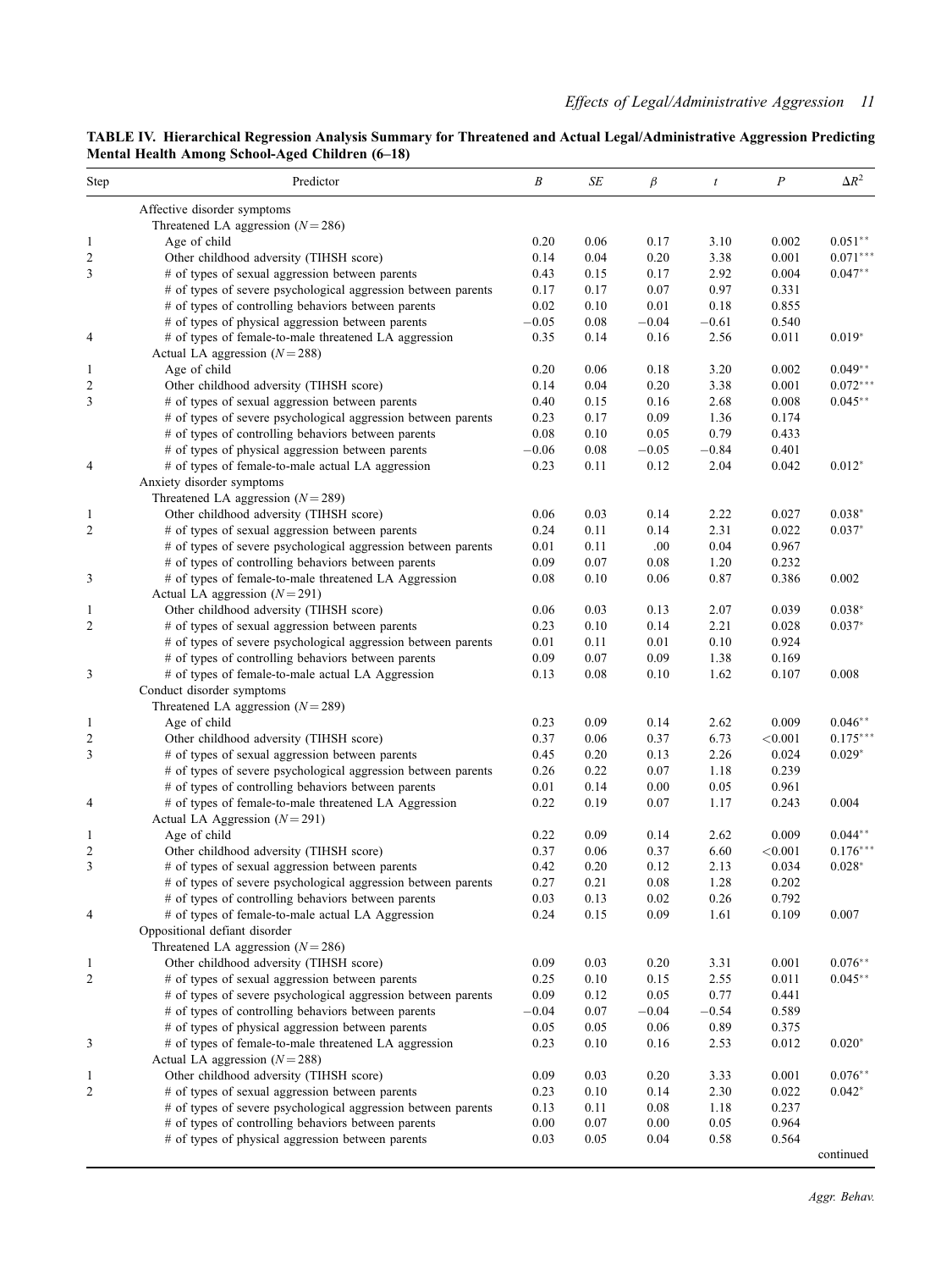#### 12 Berger et al.

TABLE IV. (Continued)

| Step           | Predictor                                                     | B    | SE   | β    |      | $\boldsymbol{P}$ | $\Delta R^2$ |
|----------------|---------------------------------------------------------------|------|------|------|------|------------------|--------------|
| 3              | # of types of female-to-male actual LA aggression             | 0.16 | 0.08 | 0.13 | 2.16 | 0.032            | $0.014*$     |
|                | Somatic Symptoms                                              |      |      |      |      |                  |              |
|                | Threatened LA aggression $(N=289)$                            |      |      |      |      |                  |              |
|                | Age of child                                                  | 0.08 | 0.04 | 0.12 | 2.06 | 0.040            | $0.026*$     |
| 2              | Other childhood adversity (TIHSH score)                       | 0.08 | 0.03 | 0.19 | 3.15 | 0.002            | $0.056**$    |
| 3              | # of types of sexual aggression between parents               | 0.19 | 0.10 | 0.12 | 1.97 | 0.050            | 0.023        |
|                | # of types of severe psychological aggression between parents | 0.01 | 0.10 | 0.01 | 0.10 | 0.921            |              |
|                | # of types of controlling behaviors between parents           | 0.04 | 0.06 | 0.04 | 0.61 | 0.540            |              |
| $\overline{4}$ | # of types of female-to-male threatened LA aggression         | 0.11 | 0.09 | 0.08 | 1.30 | 0.196            | 0.005        |
|                | Actual LA Aggression $(N=291)$                                |      |      |      |      |                  |              |
|                | Age of child                                                  | 0.09 | 0.04 | 0.12 | 2.09 | 0.037            | $0.025*$     |
| 2              | Other childhood adversity (TIHSH score)                       | 0.08 | 0.03 | 0.19 | 3.12 | 0.002            | $0.057**$    |
| 3              | # of types of sexual aggression between parents               | 0.17 | 0.10 | 0.11 | 1.83 | 0.068            | 0.023        |
|                | # of types of severe psychological aggression between parents | 0.02 | 0.10 | 0.02 | 0.24 | 0.812            |              |
|                | # of types of controlling behaviors between parents           | 0.06 | 0.06 | 0.06 | 0.92 | 0.356            |              |
| $\overline{4}$ | # of types of female-to-male actual LA aggression             | 0.08 | 0.07 | 0.06 | 1.10 | 0.271            | 0.004        |

 $*P < .05; **P < .01; **P < .001.$ 

parent-child relationship or how much contact the children have with their fathers, both of which have been important in research concerning children whose parents are involved with the family court system (Holroyd & Sheppard, 1997; Pruett & Pruett, 1999). Another potential mediating variable may be parents engaging in behavior that contributes to children feeling alienated from one or both parents (see Johnston, Roseby, & Kuehnle, 2009), such as parents making negative comments to children about the other parent, threatening to remove the child from the home, or using tactics to control the child's behavior (Amato & Afifi, 2006; Hauser, 1985; Kurkowski, Gordon, & Arbuthnot, 1993). Another future step would be to explore the extent to which children are aware of the LA aggression occurring against their fathers and how that exposure may impact their mental health. Depending on whether children were directly exposed to certain forms of LA aggression, such as hearing arguments or knowing that their mother used legal or administrative resources to control or inflict harm on their father, could change the way LA aggression impacts a child's mental health.

We should note that the effect sizes for the unique association between LA aggression victimization and the mental health problems in male IPV victims and their children were small, explaining from 0.9%–2.0% of the non-shared variance in the participants' and their children's mental health symptoms. However, these effect sizes represent the unique influence of LA aggression victimization on the mental health outcomes, after controlling for other forms of traumatic and adverse experiences, and after controlling for all other forms of IPV in the home. Prior research shows that LA aggression victimization is highly correlated with other

forms of IPV victimization among male IPV victims (Hines et al., 2014).

## Limitations

This paper has some limitations that should be addressed in future research. First, only male victims were used to obtain data on both victimization and perpetration of IPV in their most recent abusive relationship. This can lead to shared method variance, which may cause inflated correlations because the same person reported on all scales in the study. In addition, it is also possible that there was a bias, wherein male victims were more likely to under-report instances of IPV perpetration. Typically, studies have shown a tendency for individuals to under-report in the case of their own undesirable behaviors, but not those of their partner (Woodin, Sotskova, & O'Leary, 2013). However, individuals have also been shown to under-report in relation to their partner's behavior due to feelings of embarrassment or humiliation about being abused (Follingstad & Rogers, 2013). All participants were guaranteed anonymity and this cautionary measure is likely to have mitigated under-reporting. Nonetheless, future research should strive to obtain information from multiple informants, and also pursue further research into how LA aggression can potentially manifest for female victims.

Second, the men in this study reported about their eldest minor-aged child. Research has rarely gathered child-based information from fathers because there is concern that fathers are not engaged enough with their children to be accurate assessors or reporters of their children's behavior and concerns, especially if their children do not live with them all of the time (Treutler &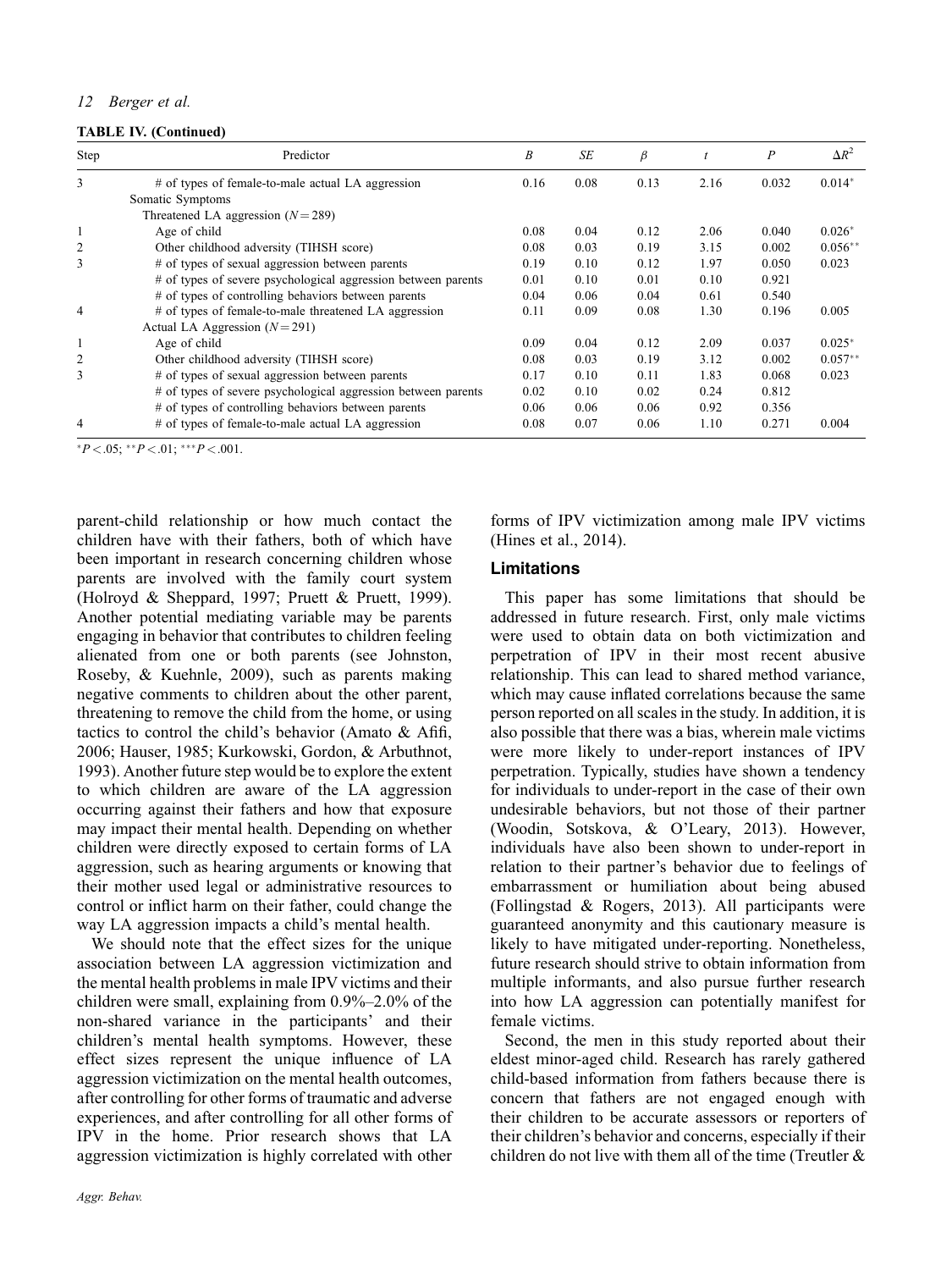Epkins, 2003). Previous research has shown that fathers may rate their children differently than mothers using the CBCL (Achenbach & Rescorla, 2001b), yet several studies show that fathers are as reliable and sometimes even more reliable as reporters than the child's mother (V. Phares, 1997; Van Hasselt, Ammerman, Hersen, & Reigel, 1991). Increasingly, researchers are calling to include fathers as informants of children's well-being (V. Phares, Fields, Kamboukos, & Lopez, 2005), which is what we have done in this study. Further, in the current study, the internal consistency of the CBCL scales were good, suggesting that fathers were reliable reporters of their children's mental health. In addition, the associations between the CBCL subscales and the various types of adversity assessed reflected what was predicted in terms of both the strength and direction of these associations, further supporting the validity of the men's reports on the CBCL.

Third, the current study only included men who sought help for IPV in their relationship, and therefore the results cannot necessarily be generalized to men who do not seek help, those who seek help through resources not included in the current study, or who may have sought help but do not wish to participate in research studies. Given that many men are reluctant to seek help for IPV, it can be difficult to obtain a more representative sample of male victims (Hines & Douglas, 2011b). However, future research should strive to include male IPV victims who seek help from a variety of sources and those who do not seek help at all.

A final limitation is that because this is a crosssectional study we cannot draw causative conclusions about the effect of LA aggression on mental health issues. Without longitudinal designs, we cannot know whether LA aggression causes mental health problems in male victims and their children, whether having mental health problems makes men more vulnerable to LA aggression, or whether a third variable mediates the relationship between LA aggression and mental health problems in male victims and their children.

# Implications for Practice

The results of this study carry important implications for practitioners. For example, it is important for men suffering from actual LA aggression to gain access to appropriate mental health treatment to address possible symptoms of PTSD and depression. Despite the availability of effective clinical treatments for a range of mental health issues (USDHHS, 1999), men have a low rate of help-seeking for mental health issues (USDHHS, 2002). A variety of contextual factors may be associated with why men are resistant to seek professional help (Addis & Mahalik, 2003), but these barriers include the need for control and self-reliance, minimizing the problem, concrete barriers to care, and privacy (Mansfield, Addis, & Courtenay, 2005). In the case of men suffering from LA aggression, it is important to understand the array of factors and barriers they may experience in seeking help from different sources of informal and professional help. Thus, devising effective modes of outreach to male victims is important.

Prior research on the factors associated with helpseeking for IPV related issues is associated with defining the problem, deciding to seek help, and selecting a source of support (Liang, Goodman, Tummala-Narra, & Weintraub, 2005). Individual, interpersonal, and sociocultural factors influence all of these stages of helpseeking. The sociocultural considerations in the case of male victims are particularly complex given the inherent bias found among both mental health professionals and the wider cultural context wherein men are often not recognized as victims of IPV (Cook, 2009; Follingstad, DeHart, & Green, 2004; Taylor & Sorenson, 2005). As a result there are not many outlets for male victims of IPV to seek help (Hines & Douglas, 2011a). Professionals in both the legal and mental health fields should become more aware of the issues surrounding male victims of LA aggression in order to identify the problem and provide needed mental health services for men and children when required. In the case of children, behavioral and mental health issues may manifest in school as well, and therefore, school psychologists and other professionals who have contact with children outside the home should also be aware of the implications of LA aggression.

Last, it is important to consider how men may be vulnerable to LA aggression in certain contexts, such as within particular administrative or legal contexts (Follingstad et al., 2005; McHugh et al., 2013). Men are likely to be fearful of threats of LA aggression perpetrated by their female partner because they may feel helpless to combat false allegations or other efforts by their female partner to gain custody of the children or demean them in a public forum (Cook, 2009). This could result in women threatening LA aggression in order to maintain control over their male partner while still in the relationship, and potentially make men less likely to leave an abusive relationship (Hines & Douglas, 2010b). Therefore, it is important to consider LA aggression for both men and women in conjunction with potential biases pertaining to IPV victimization and perpetration (Follingstad et al., 2005; McHugh et al., 2013). In the case of male victims, it may be important to determine whether interpretation of standing family policy and practice guidelines in any way contribute to men's experiences with LA aggression.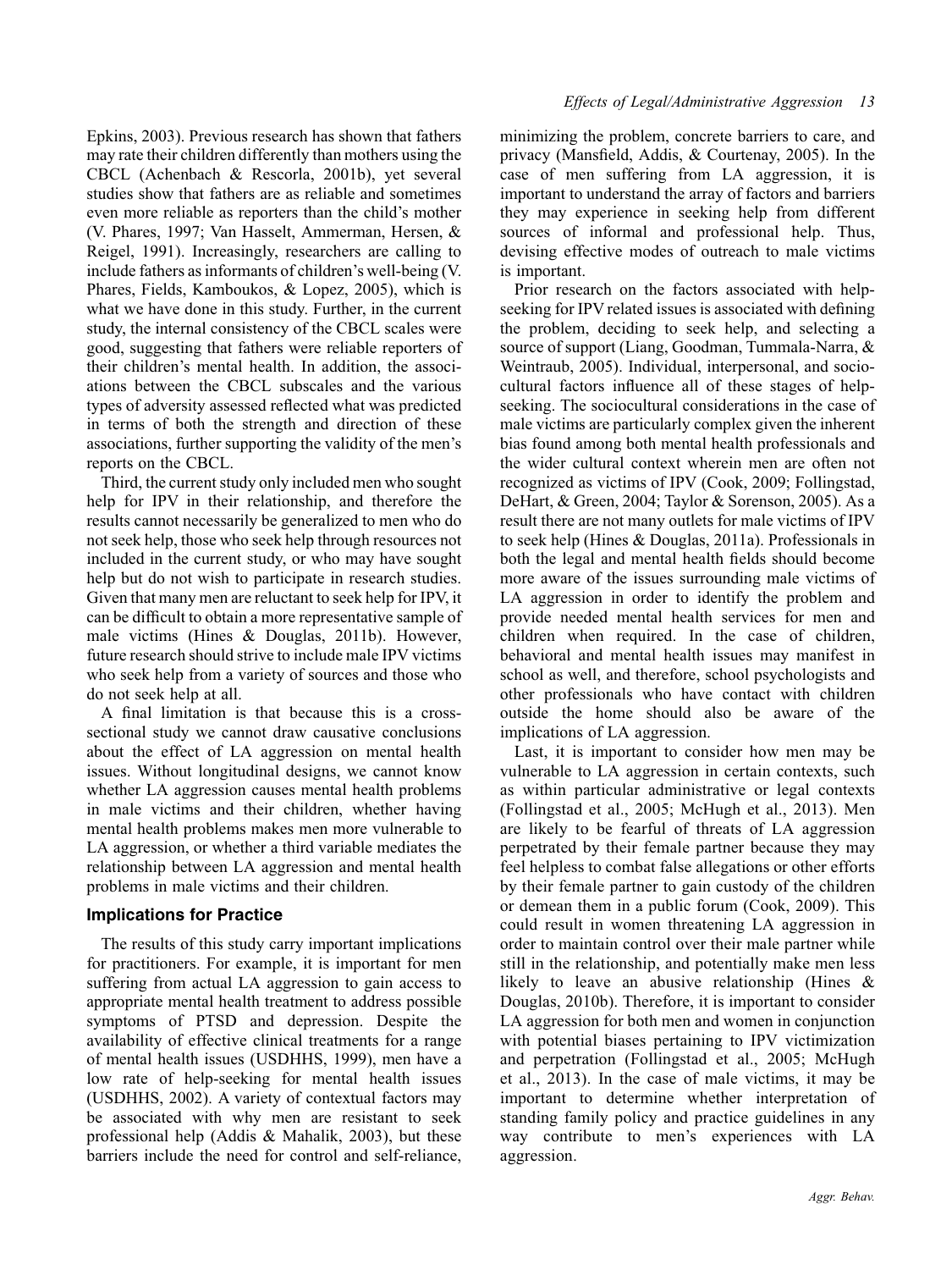#### **REFERENCES**

- Achenbach, T. M. (1991). Manual for the child behavior checklist/4–18 and 1991 profile. Burlington, VT: University of Vermont, Department of Psychiatry.
- Achenbach, T. M., & Rescorla, L. A. (2001). Manual for the ASEBA school-age forms & profiles. Burlington, VT: University of Vermont, Research Center for Children, Youth, & Families.
- Achenbach, T. M., & Rescorla, L. A. (2001a). Manual for the ASEBA preschool forms & profiles: An integrated systems of multi-informant assessment. Retrieved from [http://www.aseba.org/ordering/](http://www.aseba.org/ordering/reliabilityvalidity.html) [reliabilityvalidity.html](http://www.aseba.org/ordering/reliabilityvalidity.html)
- Achenbach, T. M., & Rescorla, L. A. (2001b). Manual for the ASEBA school-age forms & profiles: An integrated systems of multi-informant assessment. Retrieved from [http://www.aseba.org/ordering/](http://www.aseba.org/ordering/reliabilityvalidity.html) [reliabilityvalidity.html](http://www.aseba.org/ordering/reliabilityvalidity.html)
- Addis, M. E., & Mahalik, J. R. (2003). Men, masculinity, and the contexts of help-seeking. American Psychologist, 58, 5–14. doi: 10.1037/0003- 066X.58.1.5
- Amato, P. R., & Afifi, T. D. (2006). Feeling caught between parents: Adult children's relations with parents and subjective well-being. Journal of Marriage & Family, 68, 222–235. doi: 10.1111/j.1741- 3737.2006.00243.x
- Black, M. C., Basile, K. C., Breiding, M. J., Smith, S. G., Walters, M. L., Merrick, M. T., ... Stevens, M. R. (2011). The National Intimate Partner and Sexual Violence Survey: 2010 summary report. Atlanta, GA: National Center for Injury Prevention and Control, Centers for Disease Control and Prevention.
- Blanchard, E. B., Jones-Alexander, J. B., Buckley, T. C., & Forneris, C. A. (1996). Psychometric properties of the PTSD checklist (PCL). Behavior Research and Therapy, 34, 669–673. doi: 10.1016/0005- 7967(96)00033-2
- Carbone-Lopez, K., Kruttschnitt, C., & MacMillan, R. (2006). Patterns of intimate partner violence and their associations with physical health, psychological distress, and substance use. Public Health Reports, 121, 382–392.
- Chan, K. L., Straus, M. A., Brownridge, D. A., Tiwari, A., & Leung, W. C. (2008). Prevalence of dating partner violence and suicidal ideation among male and female university students worldwide. Journal of Midwifery and Women's Health, 53, 529–537. doi: 10.1016/j. jmwh.2008.04.016
- Clements, C. M., Oxtoby, C., & Ogle, R. L. (2008). Methodological issues in assessing psychological adjustment in child witnesses of intimate partner violence. Trauma, Violence & Abuse, 9, 114–127. doi: 10.1177/1524838008315870
- Coker, A. L., Davis, K. E., Arias, I., Desai, S., Sanderson, M., Brandt, H.M., & Smith, P. H. (2002). Physical and mental health effects of intimate partner violence for men and women. American Journal of Preventive Medicine, 23, 260–268. doi: 10.1016/S0749-3797(02)00514-7
- Cook, P. W. (2009). Abused men: The hidden side of domestic violence (2nd ed.). Wesport, CT: Praeger.
- De Groot, A., Koot, H. M., & Verhulst, F. C. (1994). Cross-cultural generalizability of the Child Behavior Checklist cross-informant syndromes. Psychological Assessment, 6, 225–230. doi: 10.1037/ 1040-3590.6.3.225
- Douglas, E. M. (2003). The effect of a presumption for joint legal custody on father involvement in divorced families. The Journal of Divorce & Remarriage, 40, 1–10.
- Douglas, E. M., & Hines, D. A. (2011). The helpseeking experiences of men who sustain intimate partner violence: An overlooked population and implications for prace. Journal of Family Violence, 26, 473–485. doi: 10.1007/s10896-011-9382-4
- Ferdinand, R. F. (2008). Validity of the CBCL/YSR DSM-IV scales Anxiety Problems and Affective Problems. Journal of Anxiety Disorders, 22, 126–134. doi: 10.1016/j.janxdis.2007.01.008

Follingstad, D. R., & Rogers, M. (2013). Validity concerns in the measurement of women's and men's report of intimate partner violence. Sex Roles, 69, 149–167. doi: 10.1007/s11199-013-0264-5

10.1891/vivi.19.4.435.64165

Grych, J. H., Jouriles, E. N., Swank, P. R., McDonald, R., & Norwood, W. D. (2000). Patterns of adjustment among children of battered women. Journal of Consulting and Clinical Psychology, 68, 84–94. doi: 10.1037/0022-006x.68.1.84

Follingstad, D. R., Coyne, S., & Gambone, L. (2005). A representative measure of psychological aggression and its severity. Violence and

Follingstad, D. R., DeHart, D. D., & Green, E. P. (2004). Psychologists' judgments of psychologically aggressive actions when perpetrated by a husband versus a wife. Violence and Victims, 19, 435–452. doi:

victims, 20, 25–38. doi: 10.1891/vivi.2005.20.1.25

- Hamel, J. (2007). Domestic violence: A gender-inclusive conception. In J. Hamel, & T. N. Nicholls (Eds.), Family interventions in domestic violence (pp. 3–26). New York: Springer.
- Hauser, B. B. (1985). Custody in dispute: Legal and psychological profiles of contesting families. Journal Of The American Academy Of Child Psychiatry, 24, 575–582. doi: 10.1016/S0002-7138(09)60058-3
- Heugten, K. v., & Wilson, E. (2008). Witnessing intimate partner violence: Review of the literature on coping in young persons. Social Work Review, 20, 52–62.
- Hines, D. A. (2007). Post-traumatic stress symptoms among men who sustain partner violence: A multi-national study of university students. Psychology of Men and Masculinity, 8, 225–239. doi: 10.1037/1524- 9220.8.4.225
- Hines, D. A., & Douglas, E. M. (2010a). A closer look at men who sustain intimate terrorism by women. Partner Abuse, 1, 286–313. doi: 10.1891/1946-6560.1.3.286
- Hines, D. A., & Douglas, E. M. (2010b). Intimate terrorism by women towards men: Does it exist? Journal of Aggression, Conflict, and Peace Research, 2, 36–56. doi: 10.5042/jacpr.2010.0335
- Hines, D. A., & Douglas, E. M. (2011a). The reported availability of U.S. domestic violence services to victims who vary by age, sexual orientation, and gender. Partner Abuse, 2, 3–28. doi: 10.1891/1946- 6560.2.1.3
- Hines, D. A., & Douglas, E. M. (2011b). Symptoms of post-traumatic stress disorder in men who sustain intimate partner violence: A study of helpseeking and community samples. Psychology of Men and Masculinity, 12, 112–127. doi: 10.1037/a0022983
- Hines, D. A., Brown, J., & Dunning, E. (2007). Characteristics of callers to the Domestic Abuse Helpline for Men. Journal of Family Violence, 22, 63–72. doi: 10.1007/s10896-006-9052-0
- Hines, D. A., Douglas, E. M., & Berger, J. L. (2014). The measurement of legal/administrative aggression with intimate relationships. Aggressive Behavior, 41(4), 295–309. doi: 10.1002/ab.21540
- Holroyd, R., & Sheppard, A. (1997). Parental separation: Effects on children; implications for services. Child: Care, Health and Development, 23, 369–378. doi: 10.1111/j.1365-2214.1997.tb00904.x
- Jaffe, P. G., & Sudermann, M. (1995). Child witnesses of woman abuse: Research and community responses. In S. M. Stith, & M. A. Straus (Eds.), Understanding partner violence: Prevalence, causes, consequences, and solutions (pp. 213–222). Minneapolis, MN: National Council on Family Relations.
- Johnston, J., Roseby, V., & Kuehnle, K. (2009). In the name of the child: A developmental approach to understanding and helping children of conflicted and violent divorce. New York, NY: Springer Publishing Company.
- Kalil, A., Tolman, R., Rosen, D., & Gruber, G. (2003). Domestic violence and children's behavior in low-income families. Journal of Emotional Abuse, 3, 75–101. doi: 10.1300/J135v03n01\_04
- Kantor, G., Holt, M. K., Mebert, C. J., Straus, M. A., Drach, K. M., Ricci, L. R., ... Brown, W. (2004). Development and preliminary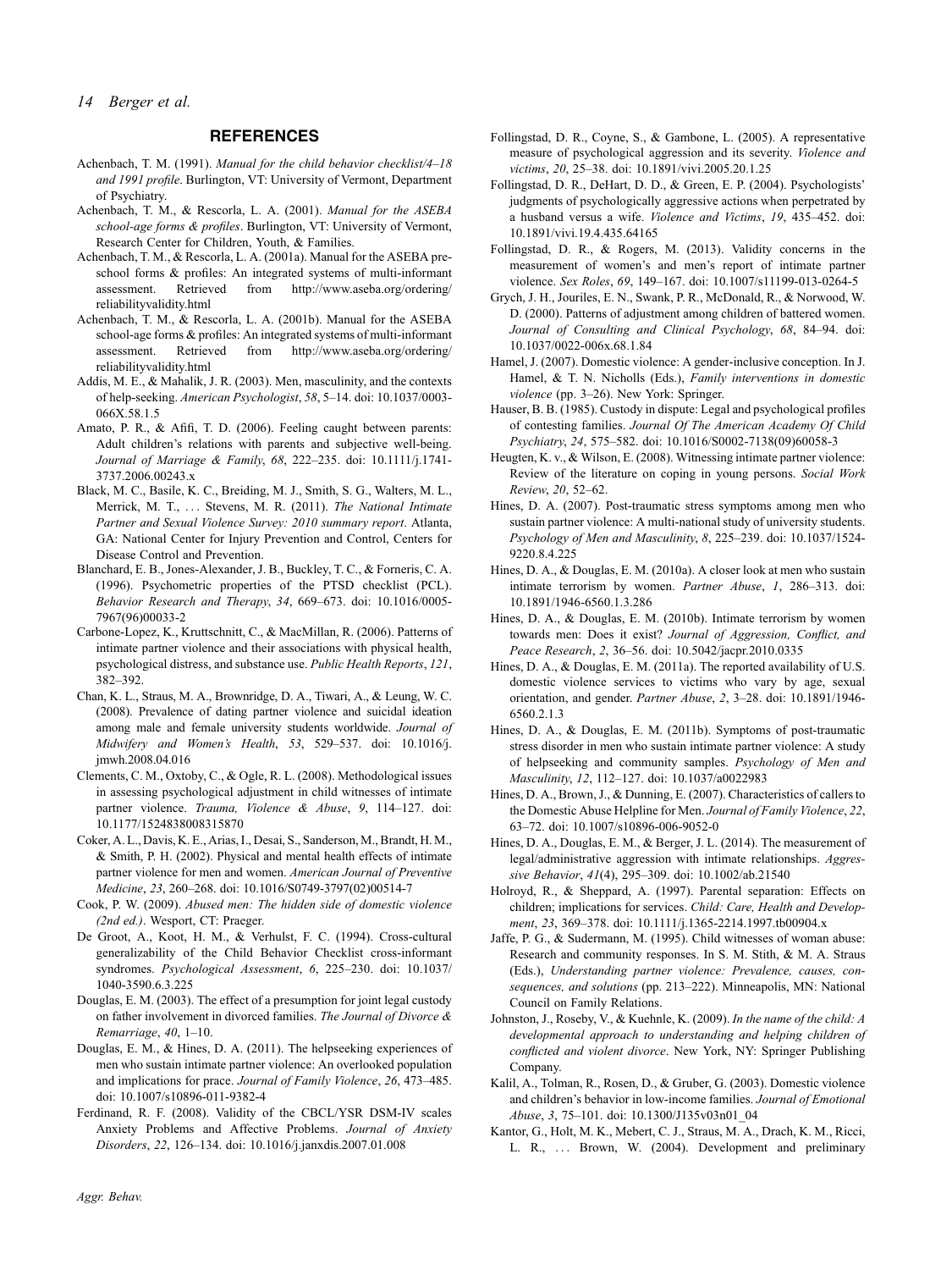psychometric properties of the multidimensional neglectful behavior scale-child report. Child Maltreatment, 9, 409–428. doi: 10.1177/ 1077559504269530

- Kaura, S. A., & Lohman, B. J. (2007). Dating violence victimization, relationship satisfaction, mental health problems, and acceptability of violence: A comparison of men and women. Journal of Family Violence, 22, 367–381. doi: 10.1007/s10896-007-9092-0
- Kendler, K. S., Karkowski, L. M., & Prescott, C. A. (1999). Causal relationship between stressful life events and the onset of major depression. The American Journal of Psychiatry, 156, 837–848.
- Kernic, M. A., Wolf, M. E., Holt, V. L., McKnight, B., Huebner, C. E., & Rivara, F. P. (2003). Behavioral problems among children whose mothers are abused by an intimate partner. Child Abuse & Neglect, 27, 1231. doi: 10.1016/j.chiabu.2002.12.001
- Konold, T. R., Walthall, J. C., & Pianta, R. C. (2004). The behavior of child behavior ratings: Measurement structure of the child behavior checklist across time, informants, and child gender. Behavioral Disorders, 29, 372–383.
- Kurkowski, K. P., Gordon, D. A., & Arbuthnot, J. (1993). Children caught in the middle: A brief educational intervention for divorced parents. Journal of Divorce & Remarriage, 20, 139–151. doi: 10.1300/ J087v20n03\_09
- Lang, A. J., Laffaye, C., Satz, L. E., Dresselhaus, T. R., & Stein, M. B. (2003). Sensitivity and specificity of the PTSD checklist for detecting PTSD in female veterans in primary care. Journal of Traumatic Stress, 16, 257–264. doi: 10.1023/A:1023796007788
- Lang, J. M., & Stover, C. S. (2008). Symptom patterns among youth exposed to intimate partner violence. Journal of Family Violence, 23, 619–629.
- Lauterbach, D., & Vran, S. R. (1996). Three studies of the reliability and validity of a self report measure of posttraumatic, stress, disorder. Assessment, 3, 17–25. doi: 10.1177/107319119600300102
- Liang, B., Goodman, L., Tummala-Narra, P., & Weintraub, S. (2005). A theoretical framework for understanding help-seeking processes among survivors of intimate partner violence. American Journal of Community Psychology, 36, 71–84. doi: 10.1007/s10464-005-6233-6
- Mansfield, A. K., Addis, M. E., & Courtenay, W. (2005). Measurement of men's help seeking: Development and evaluation of the Barriers to Help Seeking Scale. Psychology of Men and Masculinity, 6, 65–108. doi: 10.1037/1524-9220.6.2.95
- McHugh, M. C., Rakowski, S., & Swiderski, C. (2013). Men's experience of psychological abuse: Conceptualization and measurement issues. Sex Roles, 69, 168–181. doi: 10.1007/s11199-013-0274-3
- Miller, S. L., & Smolter, N. L. (2011). Paper abuse": When all else fails, batterers use procedural stalking. Violence against women, 17, 637–650. doi: 10.1177/1077801211407290
- Moffitt, T. E., Caspi, A., Krueger, R. F., Magdol, L., Margolin, G., Silva, P. A., & Sydney, R. (1997). Do partners agree about abuse in their relationship? A psychometric evaluation of interpartner agreement. Psychological Assessment, 9, 47–56. DOI: 10.1037/1040-3590.9.1.47
- Nakamura, B. J., Ebesutani, C., Bernstein, A., & Chorpita, B. F. (2009). A psychometric analysis of the child behavior checklist DSM-oriented scales. Journal of Psychopathology and Behavioral Assessment, 31, 178–189. doi: 10.1007/s10862-008-9119-8
- Phares, V. (1997). Accuracy of informants: Do parents think that mother knows best? Journal Of Abnormal Child Psychology, 25, 165–171.
- Phares, V., Fields, S., Kamboukos, D., & Lopez, E. (2005). Still looking for Poppa. American Psychologist, 60, 735–736. doi: 10.1037/0003- 066X.60.7.735
- Pimlott-Kubiak, S., & Cortina, L. M. (2003). Gender, victimization, and outcomes: Reconceptualizing risk. Journal of Consulting and Clinical Psychology, 71, 528–539. doi: 10.1037/0022-006X.71.3.528
- Pruett, K. D., & Pruett, M. K. (1999). "Only God decides": Young children's perception of divorce and the legal system. Journal of the

American Academy of Child and Adolescent Psychiatry, 38, 1544–1550. doi: 10.1097/00004583-199912000-00016

- Radloff, L. S. (1977). The CES-D scale: A self-report depression scale for research in the general population. Applied Psychological Measurement, 1, 385–401. doi: 10.1177/014662167700100306
- Reid, R. J., Bonomi, A. E., Rivara, F. P., Anderson, M. L., Fishman, P. A., Carrell, D. S., & Thompson, R. S. (2008). Intimate partner violence among men: Prevalence, chronicity, and health effects. American Journal of Preventive Medicine, 34, 478–485. doi: 10.1016/j. amepre.2008.01.029
- Richters, J. E., & Martinez, P. (1993). The NIMH community violence project: I. Children as victims of and witnesses to violence. Psychiatry, 56, 7–21.
- Ruggiero, K. J., DelBen, K., Scotti, J. R., & Rabalais, A. E. (2003). Psychometric properties of the PTSD Checklist-Civilian Version. Journal of Traumatic Stress, 16, 495–502. doi: 10.1023/ A:1025714729117
- Saltzman, L. E., Fanslow, J. L., McMahon, P. M., & Shelle, G. A. (2002). Intimate partner violence surveillance: Uniform definitions and recommended data elements, version 1.0. Atlanta, GA: Centers for Disease Control and Prevention, National Center for Injury Prevention and Control.
- Scheff, T. J. (2001). Shame and community: Social components in depression.Psychiatry, 64, 212–224. doi: 10.1521/psyc.64.3.212.18457
- Sotskova, A., & Woodin, E. M. (2013). Posttraumatic stress, partner violence victimization, and harmful drinking: Risk factors for relationship discord in new parents. Journal of Interpersonal Violence, 28(17), 3319–3341. doi: 10.1177/0886260513496896
- Spilsbury, J. C., Kahana, S., Drotar, D., Creeden, R., Flannery, D. J., & Friedman, S. (2008). Profiles of behavioral problems in children who witness domestic violence. Violence & Victims, 23, 3–17. doi: 10.1891/ 0886-6708.23.1.3
- Sternberg, K. J., Baradaran, L. P., Abbott, C. B., Guterman, E., & Lamb, M. E. (2006). Type of violence, age, and gender differences in the effects of family violence on children's behavior problems: A megaanalysis. Developmental Review, 26, 89–112. doi: 10.1016/j. dr.2005.12.001
- Stets, J. E., & Straus, M. A. (1990). Gender differences in reporting marital violence and its medical and psychological consequences. In M. A. Straus, & R. J. Gelles (Eds.), Physical violence in American families: Risk factors and adaptation to violence in 8,145 families (pp. 151–166). New Brunswick, NJ: Transaction.
- Straus, M. A., Hamby, S. L., Boney-McCoy, S., & Sugarman, D. (1996). The Revised Conflict Tactics Scales (CTS-2): Development and preliminary psychometric data. Journal of Family Issues, 17, 283–316. doi: 10.1177/019251396017003001
- Straus, M.A., & Mouradian, V.E. (1999). Preliminary psychometric data from the Personal and Relationships Profile (PRP): A multi-scale tool for clinical screening and research on partner violence. Retrieved from <http://pubpages.unh.edu/~mas2/>
- Taylor, C. A., & Sorenson, S. B. (2005). Community-based norms about intimate partner violence: Putting attributions of fault and responsibility into context. Sex Roles, 53, 573–589. doi: 10.1007/s11199-005- 7143-7
- Tilbrook, E., Allan, A., & Dear, G. (2010). Intimate partner abuse of men. Perth, Western Australia: Men's Advisory Network.
- Tolman, R. M. (1995). Psychological Maltreatment of Women Inventory. Retrieved from [http://www-personal.umich.edu/](http://www-personal.umich.edu/~rtolman/pmwif.htm) [~rtolman/pmwif.htm](http://www-personal.umich.edu/~rtolman/pmwif.htm)
- Treutler, C. M., & Epkins, C. C. (2003). Are discrepancies among child, mother, and father reports on children's behavior related to parents' psychological symptoms and aspects of parent-child relationships? Journal Of Abnormal Child Psychology, 31, 13–27. doi: 10.1023/ A:1021765114434